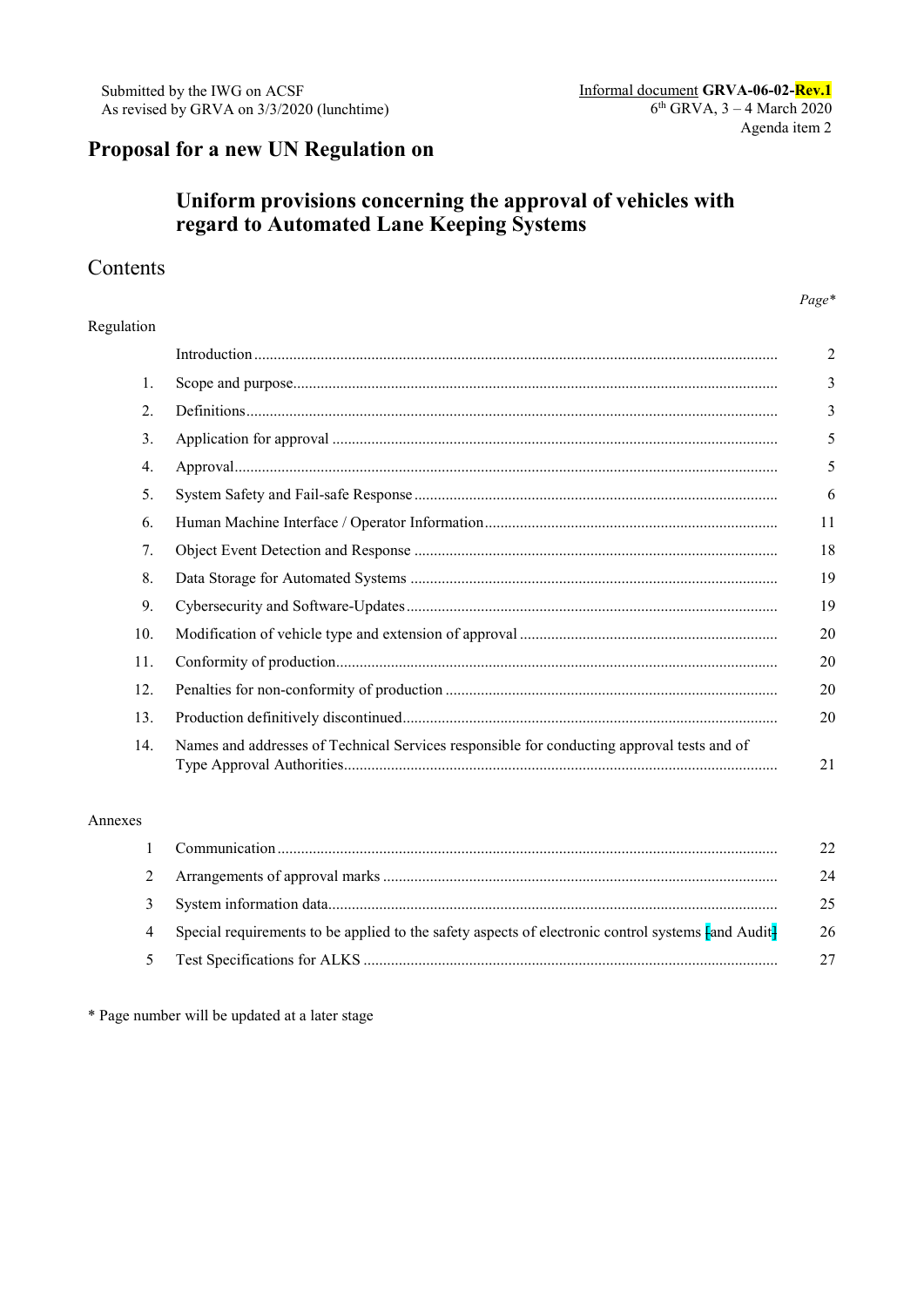### **Introduction**

#### **Draft proposal made by the secretariat:**

[The intention of the Regulation is to establish uniform provisions concerning the approval of vehicles with regard to Automated Lane Keeping Systems (ALKS).

ALKS, installed in passenger cars (M<sub>1</sub> vehicles), controls influence the lateral movement of the vehicle and controls the longitudinal movement of the vehicle for extended periods without further driver command. **ALKS is a system whereby the activated system is in primary control of the vehicle.**

This UN Regulation is the first regulatory step for an the introduction of Level 3 automated driving system (as defined in ECE/TRANS/WP.29/1140) in traffic and it therefore provides innovative provisions aimed at addressing the complexity related to the evaluation of the system safety. It contains administrative provisions suitable for type approval, technical requirements, audit and reporting provisions **and**, testing provisions as well as a new assessment test method e.g. in Annex 4, Appendix 1.

ALKS can be activated under certain conditions on roads where pedestrians and cyclists are prohibited and which, by design, are equipped with a physical separation that divides the traffic moving in opposite directions and prevent traffic from cutting across the path of the vehicle. In a first step, the original text of this UN Regulation limits the operational speed to 60 km/h maximum **and passenger cars (M1 vehicles)**, in agreement with the broad automotive industry from all regions of the world, consulted and involved in this work.

This UN Regulation includes general requirements regarding the system safety and the failsafe response. **When the ALKS is activated, it shall perform the driving task instead of the driver, i.e. manage all situations including failures, and shall not endanger the safety of the vehicle occupants or any other road users. There is however always the possibility for the driver to override the system at any time.** It also includes requirements concerning the dynamic driving task. It contains requirements concerning the *transition demand:* the system shall detect its limits and always issue a transition demand with a sufficient lead time. This phase is terminated when the system is deactivated or a minimum risk manoeuvre has started. A minimum risk manoeuvre shall be started automatically, earliest 10 s after the start of the transition demand. In case of severe ALKS failure or severe vehicle failure, a MRM may be initiated immediately. This Regulation contains provisions on Driver Availability Recognition System to check the driver's presence and the driver availability. The Regulation defined also, among other, the conditions for overriding the system.

**The regulation also lays down requirements on how to the driving task shall be safely handed over from the ALKS to the driver including the capability for the system to come to a stop in case the driver does not reply appropriately.** 

**Finally, the regulation includes requirements on the Human-Machine Interface (HMI) to prevent misunderstanding or misuse by the driver. The regulation for instance requires that on board displays used by the driver for other activities than driving when the ALKS is activated, shall be automatically suspended as soon as the system issues a transition demand. These measures are without prejudice to driver behaviour rules on how to use these systems in the Contracting Parties as currently being discussed by the Global Forum for Road Traffic Safety (WP.1) at the time of drafted (See e.g. Informal Document 4 Revision 1 of the 78th session of WP.1).**

This UN Regulation anticipates the case where the Contracting Parties would allow that drivers in vehicles equipped with ALKS to perform other activities other than those related to driving as discussed by the Global Forum for Rod Traffic Safety (WP.1) at the time of drafted (See e.g. Informal Document 4 Revision 1 of the 78<sup>th</sup> session of WP.1). This anticipation results in the provisions in paragraph 6.1.4. requesting to switch off systems delivering activities other than driving in relevant phases for the sake of safety. This anticipation is not an implicit authorization provided to manufacturers to offer activities other than driving to drivers; nor it is an implicit encouragement to drivers of ALKS equipped vehicles to perform other activities than driving.**]**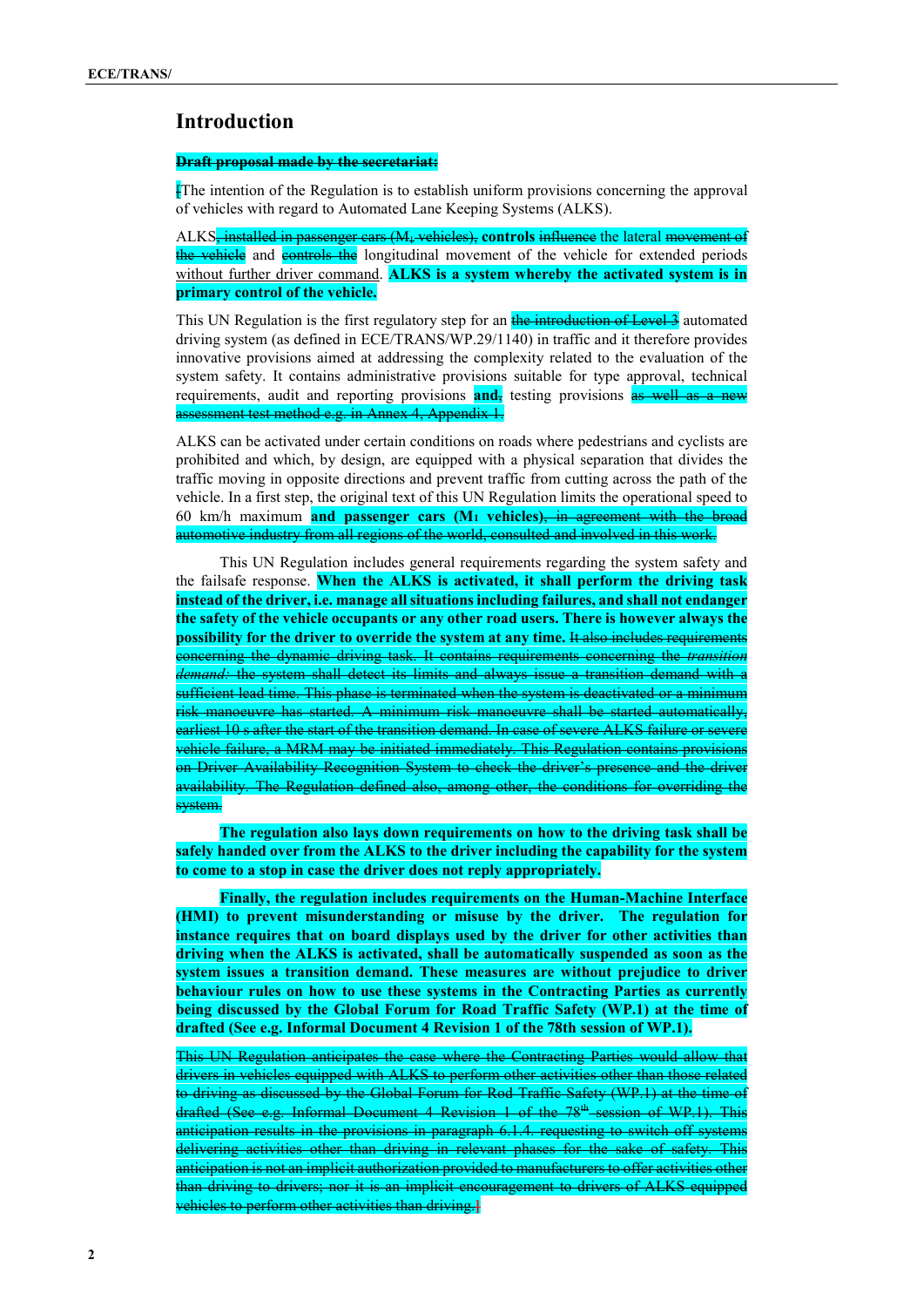### **1. Scope and purpose**

1.1. This Regulation applies to the type approval of vehicles of Category  $M_1$  with regards to their Automated Lane Keeping System.

### **2. Definitions**

For the purposes of this Regulation:

2.1. "*Automated Lane Keeping System (ALKS)*" for low speed application is a system which is activated by the driver and which keeps the vehicle within its lane for travelling speed of 60 km/h or less by controlling the lateral and longitudinal movements of the vehicle for extended periods without the need for further driver input.

Within this Regulation, ALKS is also referred to as "*the system*".

- 2.1.1. "*Vehicle Type with regard to Automated Lane Keeping System (ALKS)*" means a category of vehicles which do not differ in such essential aspects as:
	- (a) Vehicle features which significantly influence the performances of ALKS;
	- (b) The system characteristics and design of ALKS.
- 2.2. "*Transition demand*" is a logical and intuitive procedure to transfer the Dynamic Driving Task (DDT) from the system (automated control) to the human driver (manual control). This request is given from the system to the human driver.
- 2.3. "*Transition phase*" means the duration of the transition demand.
- 2.4. "*Planned event*" is a situation which is known in advance, e.g. at the time of activation such as a journey point (e.g. exit of a highway) etc. and which requires a transition demand.
- 2.5. "*Unplanned event*" is a situation which is unknown in advance, but assumed as very likely in happening, e.g. road construction, inclement weather, approaching emergency vehicle, missing lane marking, load falling from truck (collision) and which requires a transition demand.
- 2.6. "*Imminent collision risk*" describes a situation or an event which leads to a collision of the vehicle with another road user or an obstacle which cannot be avoided by a braking demand with lower than 5 m/s<sup>2</sup>.
- 2.7. "*Minimum Risk Manoeuvre (MRM)*" means a procedure aimed at minimising risks in traffic, which is automatically performed by the system after a transition demand without driver response or in the case of a severe **ALKS and/or vehicle failure.**
- 2.8. "*Emergency Manoeuvre (EM)*" is a manoeuvre performed by the system in case of an event in which the vehicle is at imminent collision risk and has the purpose of avoiding or mitigating a collision.
- 2.9. Speed
- 2.9.1. *"Specified maximum speed"* is the speed declared by the manufacturer up to which the system operates under optimum conditions.
- 2.9.2. *"Maximum operational speed"* is the speed selected by the system up to which the system operates under current environmental and sensor conditions. It is the maximum vehicle speed at which the system may be active and shall be determined by the capability of the sensing system as well as the environmental conditions.
- 2.9.3. *"Present speed"* or "*speed*" is the current speed selected by the system due to traffic.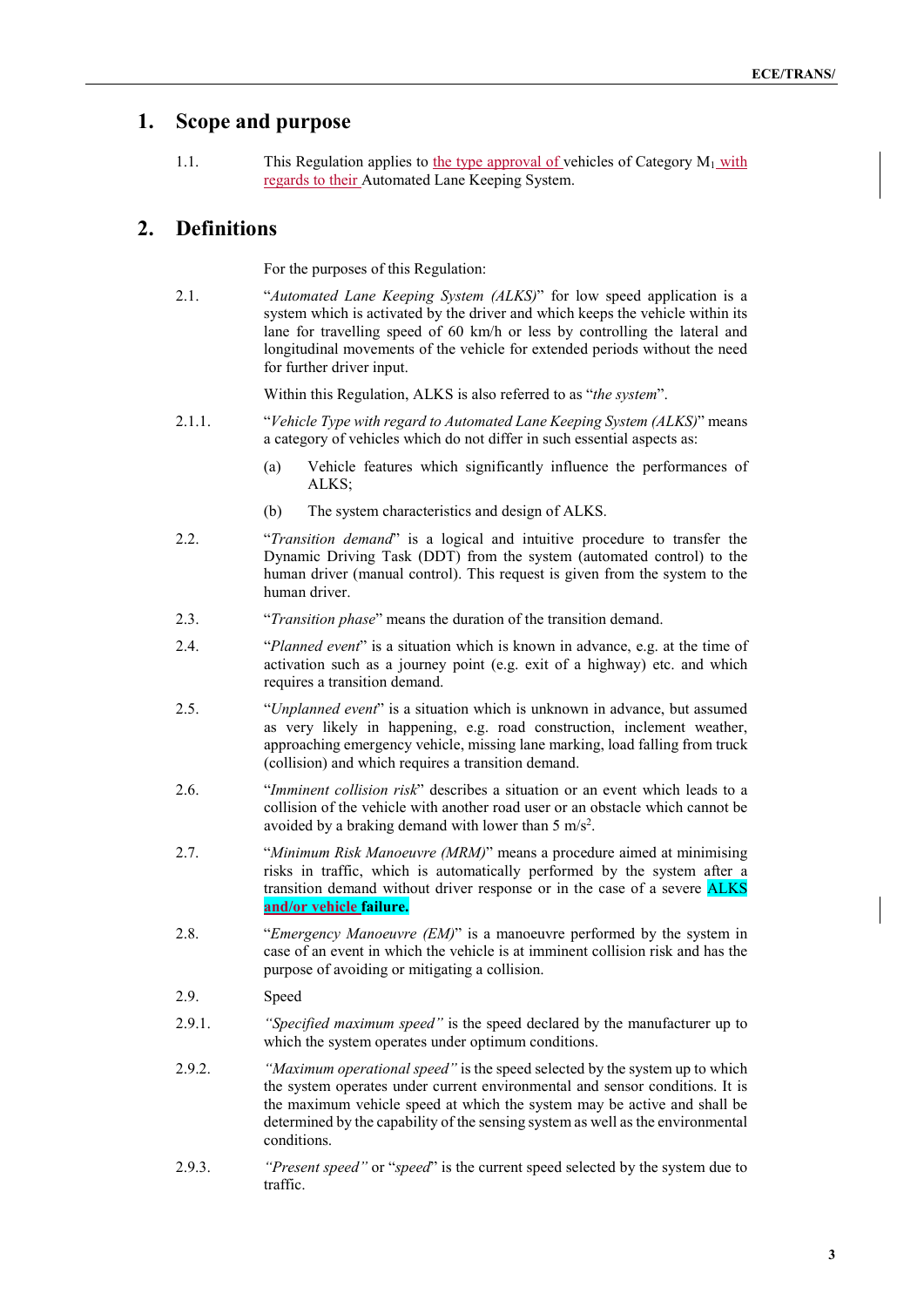- 2.10. *"Detection range"* of the sensing system is the distance at which the system can reliably recognise a target, taking account of the deterioration of components of the sensing system due to time and usage throughout the lifetime of the vehicle and generate a control signal.
- 2.11. Failures
- 2.11.1. An "*ALKS failure*" is any single failure specific to the operation of the ALKS (e.g. single sensor failure, loss of necessary calculation data for the driving path of the vehicle).
- 2.11.2. "*Failure mode*" is the operation status of the system in which the system operates with an ALKS failure.
- 2.11.3. A "*severe ALKS failure*" is a failure specific to the operation of the ALKS that affects the safe operation of the system when in failure mode with a very low probability of occurrence such as generally used for essential components as e.g. an electronic control unit. Single sensor failures are only considered as such when accompanied by another influence affecting the safe operation of the system.
- 2.11.4. A "*severe vehicle failure*" is any failure of the vehicle (e.g. electrical, mechanical) that affects the ability of the ALKS to perform the DDT and would also affect the manual operation of the vehicle (e.g. loss of power supply, failure of the braking system, sudden loss of tire pressure).
- 2.12. "*Self-check*" means an integrated function which checks for any system failure and for the detection range of the sensing system on a continuous basis.
- 2.13. A *"system override"* by the driver means a situation when the driver provides an input to a control which has priority over the longitudinal or lateral control of the system, while the system is still active.
- 2.14. "*Dynamic Driving Task (DDT)*" is the control and execution of all longitudinal and lateral movements of the vehicle.
- 2.15. "*Data Storage System for Automated Driving (DSSAD)"* enables the determination of interactions between the ALKS and the human driver.<sup>[1](#page-3-0)</sup>
- 2.16. "*Lifetime of the system*" is the period of time during which the ALKS system is available, as a function, on the vehicle.

#### From EDR/DSSAD

[2.17. "*Occurrences*" means, in the context of DSSAD provisions in para. 8, an action, fact or instance of occurring, something that happens, event or incident.]

#### **RxSWIN**

[2.18. "*Rx Software Identification Number (RXSWIN)*" means a dedicated identifier, defined by the vehicle manufacturer, representing information about the type approval relevant software of the Electronic Control System contributing to the UN Regulation No. x type approval relevant characteristics of the vehicle.]

#### *Harmonize with the definitions proposed in Annex 4*

- [2.19. "*Electronic Control System*" means a combination of units, designed to cooperate in the production of the stated vehicle control function by electronic data processing. Such systems, often controlled by software, are built from discrete functional components such as sensors, electronic control units and actuators and connected by transmission links. They may include mechanical, electro-pneumatic or electro-hydraulic elements. "The System", referred to herein, is the one for which type approval is being sought.]
- 2.20. "*Software*" means the part of an Electronic Control System that consists of digital data and instructions.

<span id="page-3-0"></span><sup>&</sup>lt;sup>1</sup> To be revised in accordance with IWG on EDR/DSSAD.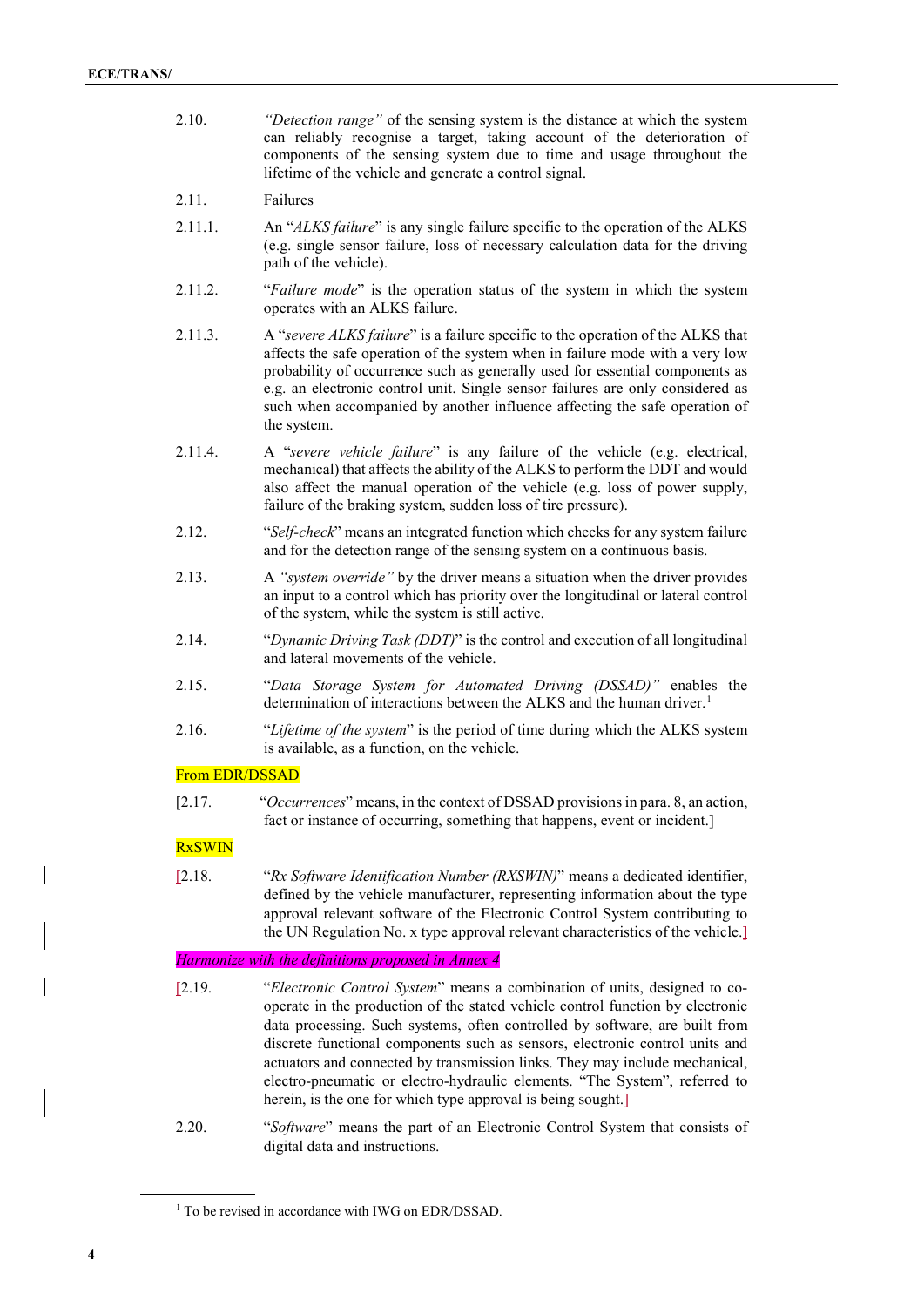## **3. Application for approval**

- 3.1. The application for approval of a vehicle type with regard to the ALKS shall be submitted by the vehicle manufacturer or by the manufacturer's authorized representative.
- 3.2. It shall be accompanied by the documents mentioned below in triplicate:
- 3.2.1. A description of the vehicle type with regard to the items mentioned in paragraph 2.1.1., together with a documentation package as required in Annex 1 which gives access to the basic design of the ALKS and the means by which it is linked to other vehicle systems or by which it directly controls output variables. The numbers and/or symbols identifying the vehicle type shall be specified.
- 3.3. A vehicle representative of the vehicle type to be approved shall be submitted to the Technical Service conducting the approval tests.

## **4. Approval**

- 4.1. If the vehicle type submitted for approval pursuant to this Regulation meets the requirements of paragraph 5 to 9 below, approval of that vehicle shall be granted.
- 4.2. An approval number shall be assigned to each type approved; its first two digits (at present 00 corresponding to the 00 series of amendments) shall indicate the series of amendments incorporating the most recent major technical amendments made to the Regulation at the time of issue of the approval. The same Contracting Party shall not assign the same number to another vehicle type.
- 4.3. Notice of approval or of refusal or withdrawal of approval pursuant to this Regulation shall be communicated to the Parties to the Agreement which apply this Regulation by means of a form conforming to the model in Annex 1 and documentation supplied by the applicant being in a format not exceeding A4 (210 x 297 mm), or folded to that format, and on an appropriate scale or electronic format.
- 4.4. There shall be affixed, conspicuously and in a readily accessible place specified on the approval form, to every vehicle conforming to a vehicle type approved under this Regulation, an international approval mark conforming to the model described in Annex 2, consisting of:
- 4.4.1. A circle surrounding the letter "E" followed by the distinguishing number of the country which has granted approval;<sup>[2](#page-4-0)</sup>
- 4.4.2. The number of this Regulation, followed by the letter "R", a dash and the approval number to the right of the circle prescribed in paragraph 4.4.1. above.
- 4.5. If the vehicle conforms to a vehicle type approved under one or more other Regulations, annexed to the Agreement, in the country which has granted approval under this Regulation, the symbol prescribed in paragraph 4.4.1. above need not be repeated; in such a case, the Regulation and approval numbers and the additional symbols shall be placed in vertical columns to the right of the symbol prescribed in paragraph 4.4.1. above.
- 4.6. The approval mark shall be clearly legible and be indelible.

<span id="page-4-0"></span><sup>&</sup>lt;sup>2</sup> The distinguishing numbers of the Contracting Parties to the 1958 Agreement are reproduced in Annex 3 to the Consolidated Resolution on the Construction of Vehicles (R.E.3), document ECE/TRANS/WP.29/78/Rev. 6 [www.unece.org/trans/main/wp29/wp29wgs/wp29gen/wp29resolutions.html](http://www.unece.org/trans/main/wp29/wp29wgs/wp29gen/wp29resolutions.html)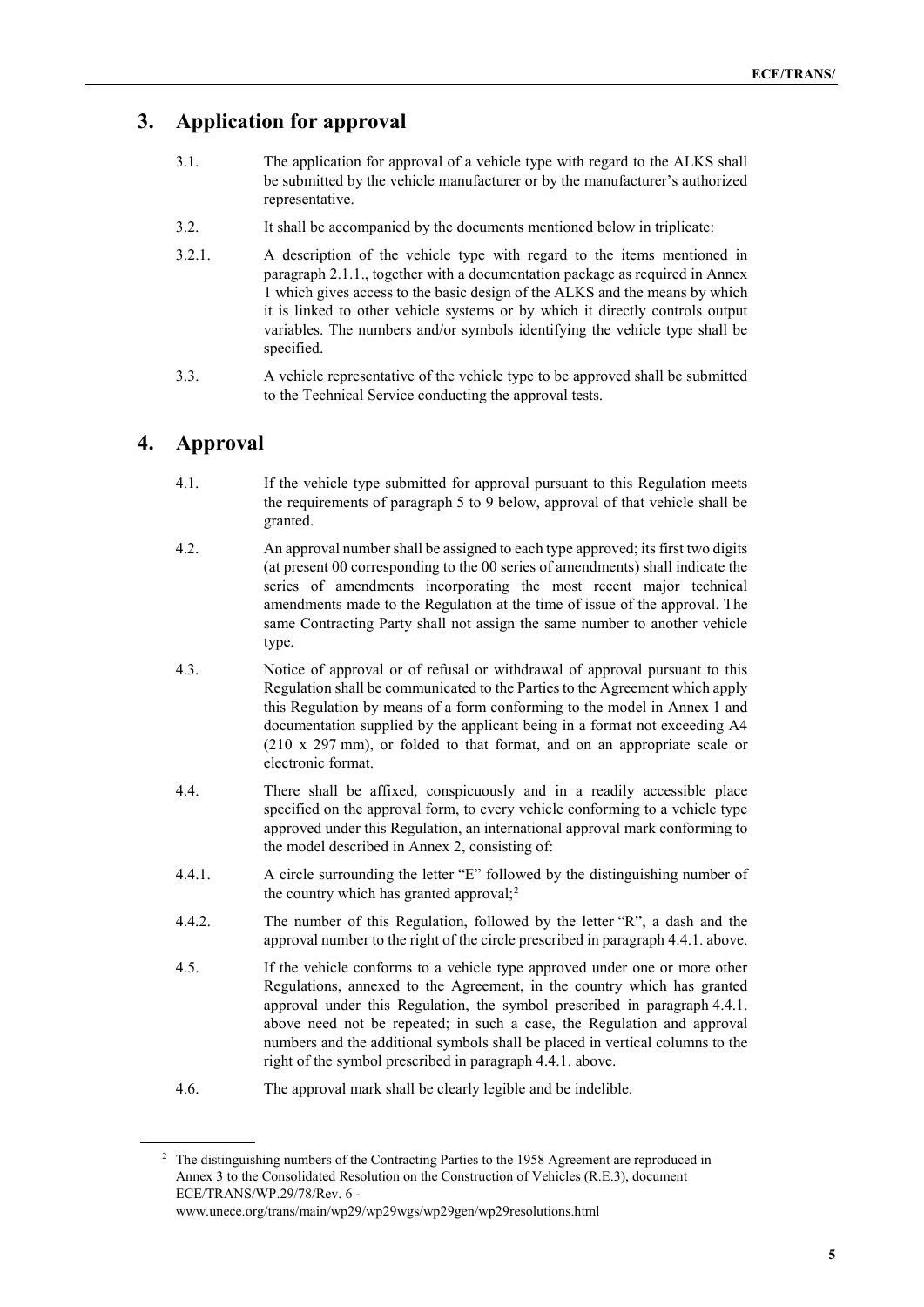4.7. The approval mark shall be placed close to or on the vehicle data plate.

### **5. System Safety and Fail-safe Response**

5.1. General Requirements

The fulfilment of the provisions of this paragraph shall be demonstrated by the manufacturer to the technical service during the inspection of the safety approach as part of the assessment to Annex 4 (in particular for conditions not tested under Annex 5) and according to the relevant tests in Annex 5.

5.1.1. The activated system shall perform the DDT **[within the limits of environmental and road conditions set for the system**, shall] manage all situations including failures, and shall be free of unreasonable risks for the vehicle occupants or any other road users.

> The activated system shall not cause any collisions that are reasonably foreseeable and preventable. If a collision can be safely avoided without causing another one, it shall be avoided. When the vehicle is involved in a detectable collision, the vehicle shall be brought to a standstill.

- 5.1.2. The activated system shall comply with traffic rules relating to the DDT in the country of operation.
- 5.1.3. The activated system shall exercise control over systems required to support the driver in resuming manual control at any time (e.g. demist, windscreen wipers and lights).
- 5.1.4. A transition demand shall not endanger the safety of the vehicle occupants or other road users.
- 5.1.5 If the driver fails to resume control of the DDT during the transition phase, the system shall perform a minimum risk manoeuvre. During a minimum risk manoeuvre, the system shall minimise risks to safety of the vehicle occupants and other road users.
- 5.1.6. The system shall perform self-checks to detect the occurrence of failures and to confirm system performance at all times (e.g. after vehicle start the system has at least once detected an object at the same or a higher distance than that declared as detection range according to paragraph 7.1.).
- 5.1.7. The effectiveness of the system shall not be adversely affected by magnetic or electrical fields. This shall be demonstrated by compliance with the 05 or later series of amendments to UN Regulation No. 10.
- 5.1.8. The manufacturer shall take measures to guard against reasonably foreseeable misuse by the driver and tampering of the system.
- 5.1.9. When the system can no longer meet the requirements of this Regulation, it shall not be possible to activate the system.

The manufacturer shall declare and implement a process to manage the safety and continued compliance of the ALKS system over lifetime.

5.2. Dynamic Driving Task

The fulfilment of the provisions of this paragraph shall be demonstrated by the manufacturer to the technical service during the inspection of the safety approach as part of the assessment to Annex 4 (in particular for conditions not tested under Annex 5) and according to the relevant tests in Annex 5.

5.2.1. The activated system shall keep the vehicle inside its lane of travel and ensure that the vehicle does not cross any lane marking (outer edge of the front tyre to outer edge of the lane marking). The system shall aim to keep the vehicle in a stable lateral position inside the lane of travel to avoid confusing other road users.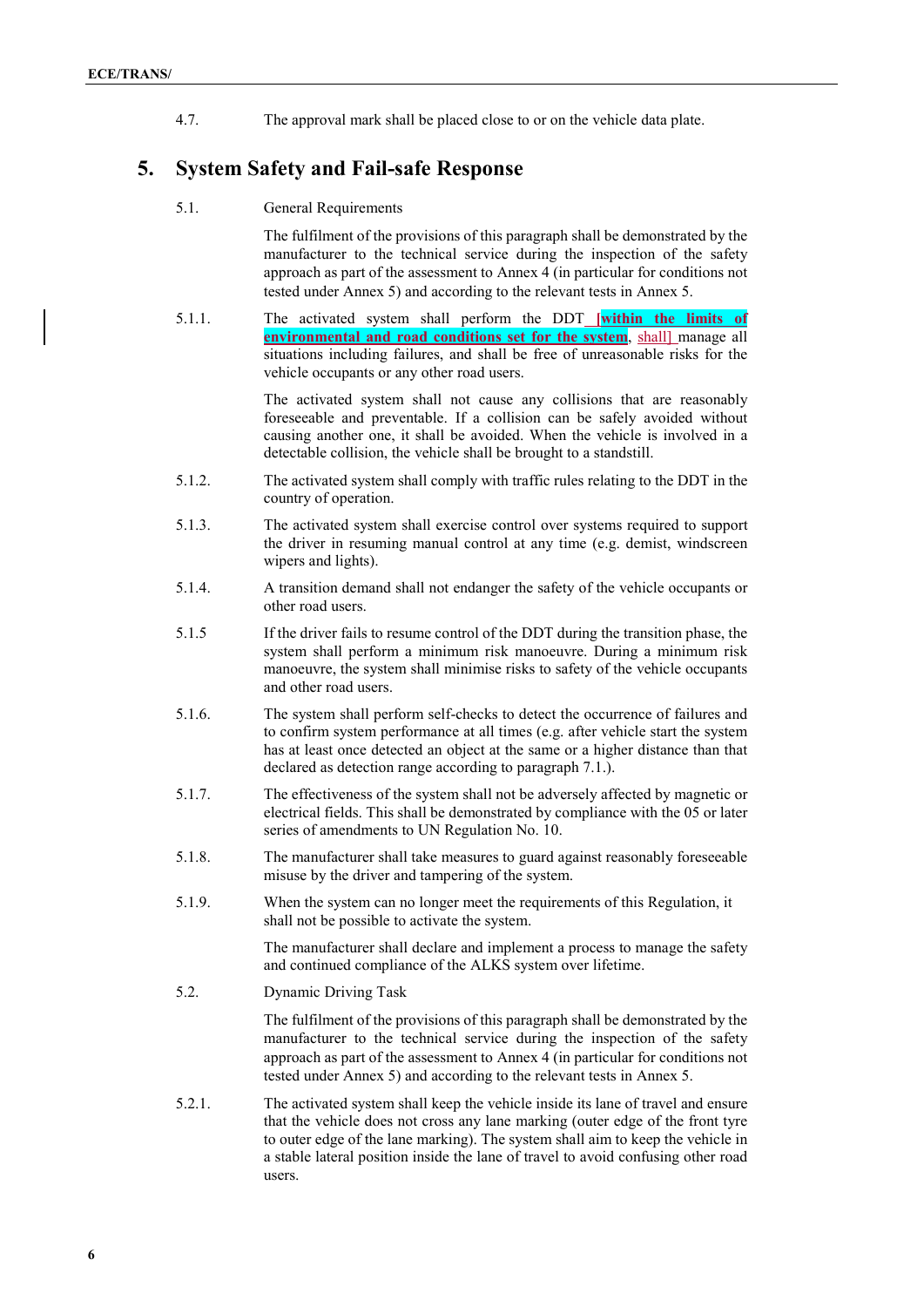- 5.2.2. The activated system shall detect a vehicle driving beside as defined in paragraph 7.1.2. and, if necessary, adjust the speed and/or the lateral position of the vehicle within its lane as appropriate.
- 5.2.3. The activated system shall control the speed of the vehicle.
- 5.2.3.1. The maximum speed up to which the system is permitted to operate is 60 km/h.
- 5.2.3.2. The activated system shall adapt the vehicle speed to infrastructural and environmental conditions (e.g. narrow curve radii, inclement weather).
- 5.2.3.3. The activated system shall detect the distance to the next vehicle in front as defined in paragraph 7.1.1. and shall adapt the vehicle speed in order to avoid collision.

While the ALKS vehicle is not at standstill, the system shall adapt the speed to adjust the distance to a vehicle in front in the same lane to be equal or greater than the minimum following distance.

In case the minimum time gap cannot be respected temporarily because of other road users (e.g. vehicle is cutting in, decelerating lead vehicle, etc.), the vehicle shall readjust the minimum following distance at the next available opportunity without any harsh braking unless an emergency manoeuvre would become necessary.

The minimum following distance shall be calculated using the formula:

 $d_{min}$  =  $v_{ALKS}$ <sup>\*</sup>  $t_{front}$ 

Where:

| $d_{\min}$ | the minimum following distance |  |
|------------|--------------------------------|--|
|            |                                |  |

 $v_{ALKS}$  = the present speed of the ALKS vehicle in m/s

| tfront | $=$ | minimum time gap in seconds between the ALKS vehicle and a |
|--------|-----|------------------------------------------------------------|
|        |     | leading vehicle in front as per the table below:           |

| Present speed<br>of the ALKS vehicle |       | Minimum time gap | Minimum following<br>distance |
|--------------------------------------|-------|------------------|-------------------------------|
| (km/h)                               | (m/s) | (s)              | (m)                           |
| 7.2                                  | 2.0   | 1.0              | 2.0                           |
| 10                                   | 2.78  | 1.1              | 3.1                           |
| 20                                   | 5.56  | 1.2              | 6.7                           |
| 30                                   | 8.33  | 1.3              | 10.8                          |
| 40                                   | 11.11 | 1.4              | 15.6                          |
| 50                                   | 13.89 | 1.5              | 20.8                          |
| 60                                   | 16.67 | 1.6              | 26.7                          |

For speed values not mentioned in the table, linear interpolation shall be applied.

Notwithstanding the result of the formula above for present speeds below 2 m/s the minimum following distance shall never be less than 2 m.

- 5.2.4. The activated system shall be able to bring the vehicle to a complete stop behind a stationary vehicle, a stationary road user or a blocked lane of travel to avoid a collision. This shall be ensured up to the maximum operational speed of the system.
- 5.2.5. The activated system shall detect the risk of collision in particular with another road user ahead or beside the vehicle, due to a decelerating lead vehicle, a cutting in vehicle or a suddenly appearing obstacle and shall automatically perform appropriate manoeuvres to minimize risks to safety of the vehicle occupants and other road users.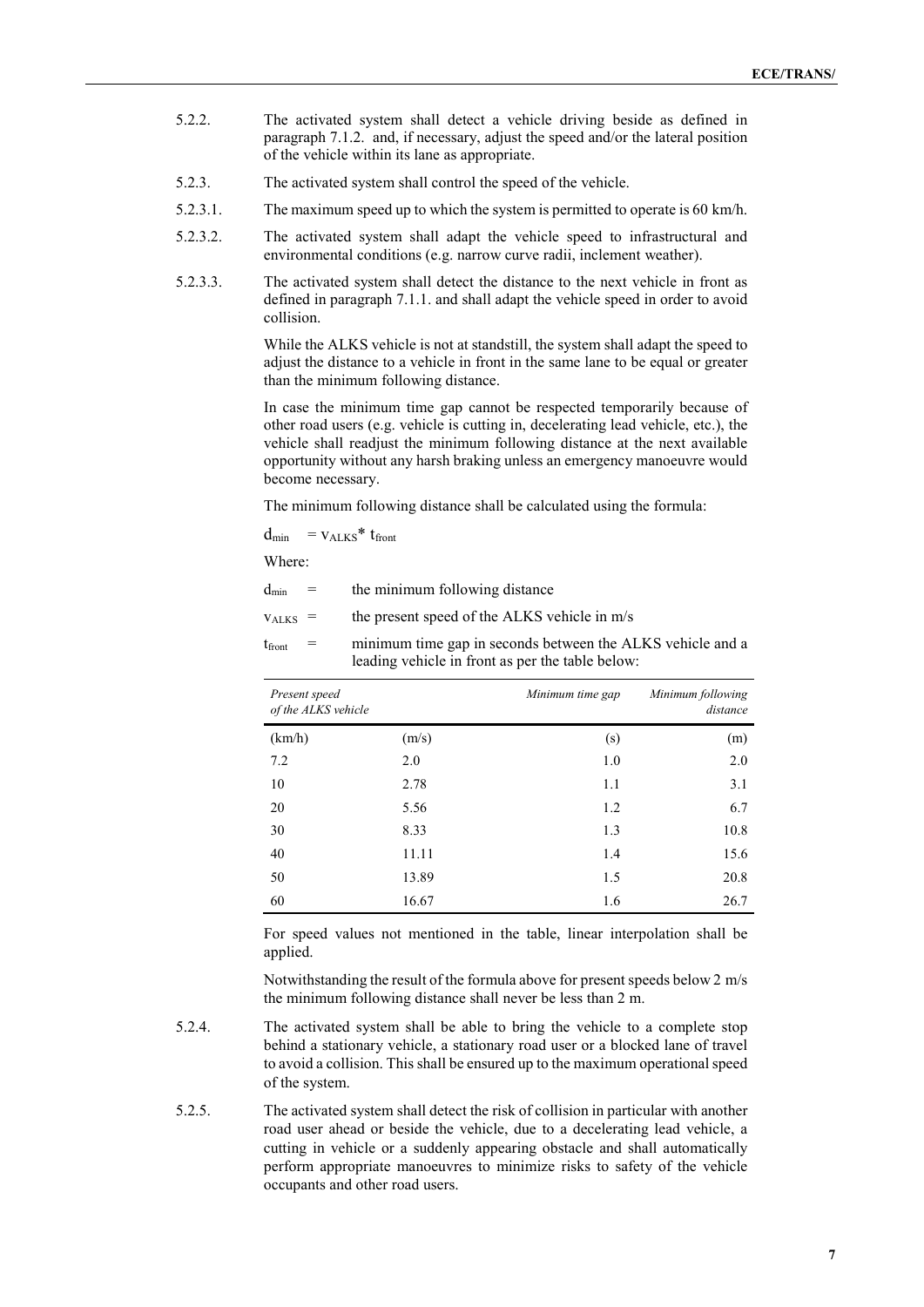For conditions not specified in paragraphs 5.2.4., 5.2.5. or its subparagraphs, this shall be ensured at least to the level at which a human driver could minimize the risks. This shall be demonstrated in the assessment carried out under Annex 4.

**Alternative 1**

[, and by taking guidance from Appendix 4 to Annex 4]

#### **Alternative 2**

[This demonstration shall take into consideration the approach of Appendix 4 of Annex 4.]

- 5.2.5.1. The activated system shall avoid a collision with a leading vehicle which decelerates up to its full braking performance provided that there was no undercut of the minimum following distance the ALKS vehicle would adjust to a leading vehicle at the present speed due to a cut in manoeuvre of this lead vehicle.
- 5.2.5.2. The activated system shall avoid a collision with a cutting in vehicle,
	- provided the cutting in vehicle maintains its longitudinal speed which is lower than the longitudinal speed of the ALKS vehicle and
	- **- [**provided that the cutting in vehicle has been clearly visible to the ALKS vehicle's sensors for a time of at least 0.72 seconds **before the reference point for** *TTCLaneIntrusion* **is reached, [3](#page-7-0)**]

Alternative (OICA)

**[**provided that the **lateral movement of the** cutting in vehicle has been clearly visible **detectable** to the ALKS vehicle's sensors for a time of at least **[**0.72**]** seconds before the reference point for *TTCLaneIntrusion*  is reached,**]**

when the distance between the vehicle's front and the cutting in road user's vehicle's rear corresponds to a TTC calculated by the following equation:

 $TTCLanelntrusion > vrel/(2·6m/s<sup>2</sup>) + [0.35s]$ <sup>[4](#page-7-1)</sup>

Where:

- vrel = relative velocity between both vehicles, positive for vehicle being faster than the cutting in vehicle
- TTCLaneIntrusion = [The TTC value**, that would result if the ALKS vehicle maintained its longitudinal movement,** when the outside of the tyre of the intruding vehicle's front wheel closest to the lane markings crosses a line 0.3 m beyond the outside edge of the visible lane marking to **from** which the intruding **cutting in** vehicle is being drifted.]
- 5.2.5.3. The activated system shall avoid a collision with an unobstructed crossing pedestrian in front of the vehicle.

Alternative (OICA)

[The activated system shall avoid a collision with an unobstructed crossing pedestrian in front of the vehicle up to the maximum operational speed of the system for crossing scenarios as specified [in para. Xx] of Regulation No. 152.

<span id="page-7-0"></span><sup>[</sup> <sup>3</sup> See GRVA-05-44, Page 3, 820 ms delay minus the delay of 100 ms which has already been taken into account in the equation.]

<span id="page-7-1"></span><sup>4</sup> Parameters defining a manoeuvre that shall be avoided have to be reviewed.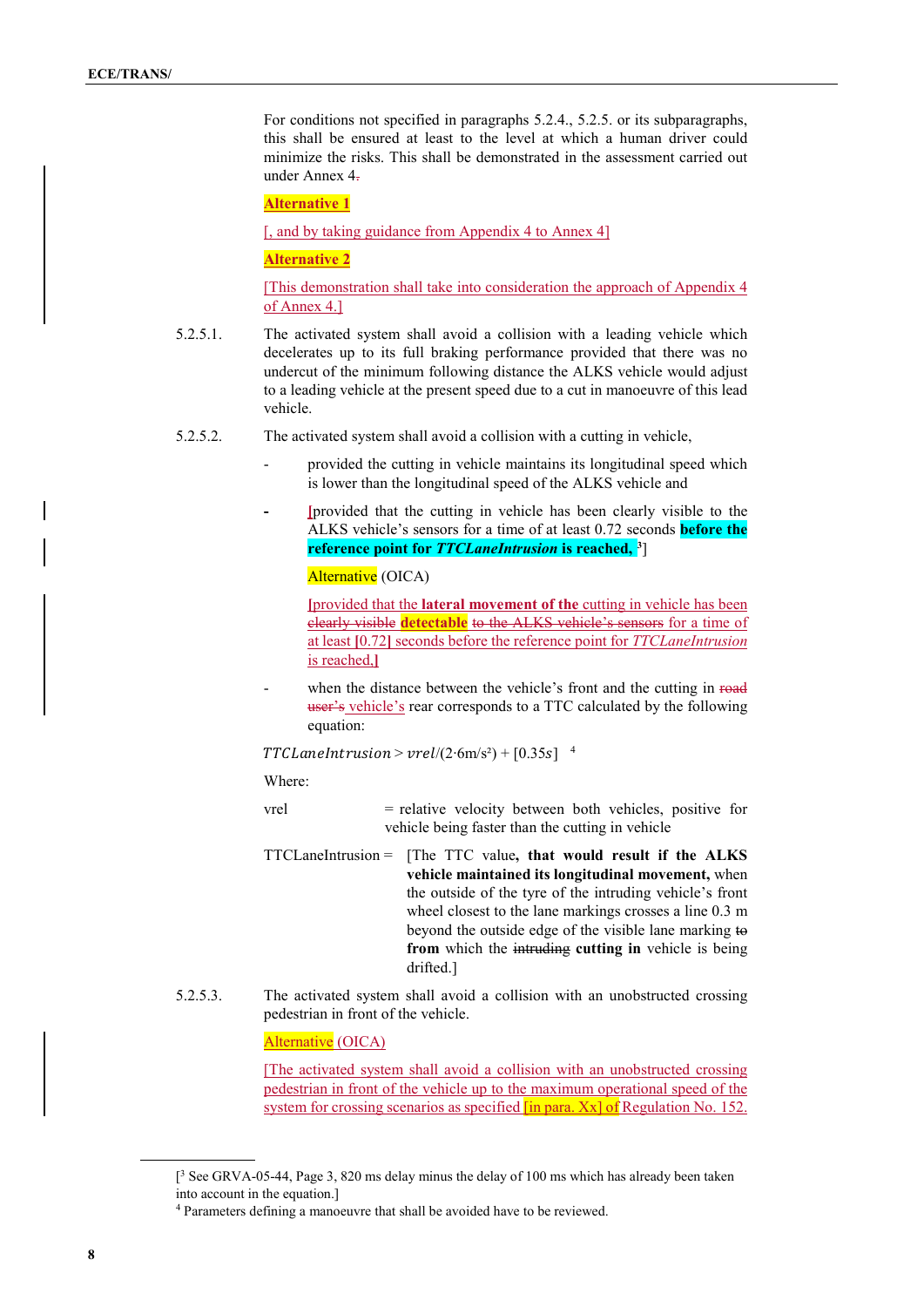For any other crossing scenario, the system shall mitigate the risk at least to the extent that a human driver would be capable of.]

Alternative (Japan)

[The activated system shall detect the risk of an imminent collision with an unobstructed crossing adult pedestrian in front of the vehicle and avoid a collision. This shall be tested according to the test procedure in UN Regulation No. 152.]

- 5.2.5.4. It is recognised that the fulfilment of the requirement in paragraph 5.2.5. may not be fully achieved in other conditions than those described above. However, the system shall not deactivate or unreasonably switch the control strategy in these other conditions. This shall be demonstrated in accordance with Annex 4 of this Regulation.
- 5.3. Emergency Manoeuvre (EM)

The fulfilment of the provisions of this paragraph shall be demonstrated by the manufacturer to the technical service during the inspection of the safety approach as part of the assessment to Annex 4 and according to the relevant tests in Annex 5.

- 5.3.1. An emergency manoeuvre shall be carried out in case of an imminent collision risk as described in paragraph 5.2.5.
- 5.3.1.1. Any longitudinal deceleration demand of more than 5.0 m/s² of the system shall be considered to be an EM.
- 5.3.2.**[5](#page-8-0)** This manoeuvre shall decelerate the vehicle up to its full braking performance if necessary and/or may perform an automatic evasive manoeuvre, when appropriate.

If failures are affecting the braking or steering performance of the system, the manoeuvre shall be carried out with consideration for the remaining performance.

During the evasive manoeuvre the ALKS vehicle shall not cross the lane marking (outer edge of the front tyre to outer edge of the lane marking).

After the evasive manoeuvre the vehicle shall aim at resuming a stable position.

- 5.3.3. An emergency manoeuvre shall not be terminated, unless the imminent collision risk disappeared or the driver deactivated the system.
- 5.3.3.1. After an emergency manoeuvre is terminated the system shall continue to operate.
- 5.3.3.2. If the emergency manoeuvre results in the vehicle being at standstill, the signal to activate the hazard warning lights shall be generated. If the vehicle automatically drives off again, the signal to deactivate the hazard warning lights shall be generated automatically.
- 5.3.4. The vehicle shall implement a logic signal indicating emergency braking as specified in UN Regulation No. 13-H.
- 5.4. Transition demand and system operation during transition phase

The fulfilment of the provisions of this paragraph shall be demonstrated by the manufacturer to the technical service during the inspection of the safety approach as part of the assessment to Annex 4 **(in particular for conditions not tested under Annex 5)** and according to the relevant tests in Annex 5. [6](#page-8-1)

<span id="page-8-1"></span><span id="page-8-0"></span> $<sup>5</sup>$  Possibility of lane change is expected once appropriate technical requirements for such a function is</sup> established.

<sup>6</sup> *Requirement possibly moved to different section.*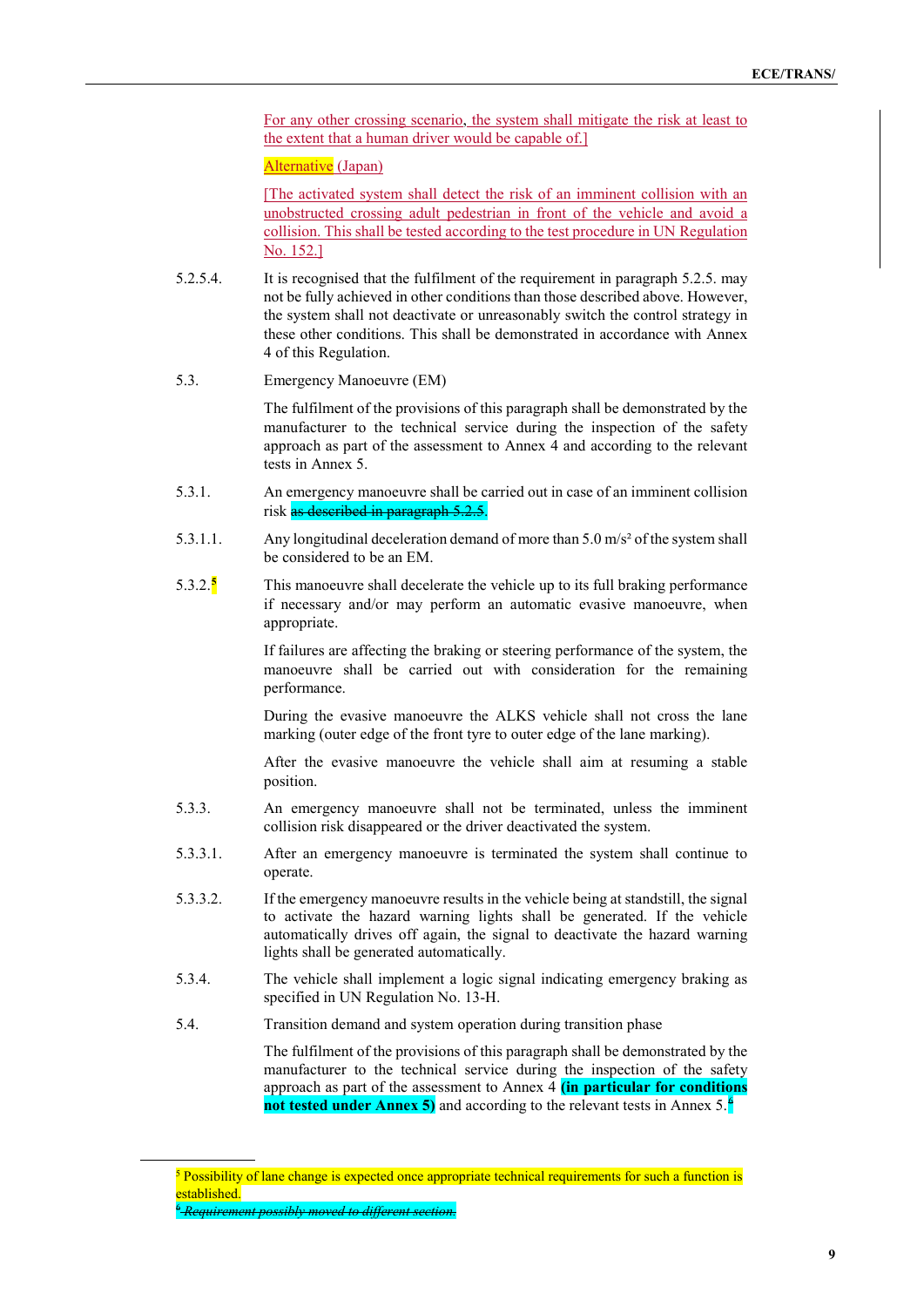5.4.1. The activated system shall recognise all situations in which it needs to transition the control back to the driver.

> Types of situations in which the vehicle will generate a transition demand to the driver shall be declared by the vehicle manufacturer and included in the documentation package required in Annex 4.

- 5.4.2. The initiation of the transition demand shall be such that sufficient time is provided for a safe transition to manual driving.
- 5.4.2.1. In case of a planned event that would prevent the ALKS from continuing the operation, a transition demand shall be given early enough to ensure the minimal risk maneuver, in case the driver would not resume control, would bring the vehicle to standstill before the planned event occurs.
- 5.4.2.2. In case of an unplanned event, a transition demand shall be given upon detection.
- 5.4.2.3 In case of any failure affecting the operation of the system, the system shall immediately initiate a transition demand upon detection.
- 5.4.3. During the transition phase the system shall continue to operate. The system may reduce the speed of the vehicle to ensure its safe operation but shall not bring it to standstill unless required by the situation (e.g. due to vehicles or obstacles obstructing the path of the vehicle) or when caused by a haptic warning according to paragraph 6.4.1 started at speeds below 20km/h.
- 5.4.3.1. Once in standstill the vehicle may remain in this condition and shall generate the signal to activate the hazard warning lights within 5 s.
- 5.4.3.2. During the transition phase, the transition demand shall be escalated latest after 4 s after the start of the transition demand.
- 5.4.4. A transition demand shall only be terminated once the system is deactivated or a minimum risk manoeuvre has started.
- 5.4.4.1. In case the driver is not responding to a transition demand by deactivating the system (either as described in paragraph 6.2.4. or 6.2.5.), a minimum risk manoeuvre shall be started, earliest 10 s after the start of the transition demand.
- 5.4.4.1.1. Notwithstanding paragraph 5.4.4.1. a minimum risk manoeuvre may be initiated immediately in case of a severe ALKS or severe vehicle failure.

In case of a severe ALKS or vehicle failure the ALKS may no longer be capable of fulfilling the requirements of this Regulation, but it shall aim at enabling a safe transition of control back to the driver.

- 5.4.4.1.2. The manufacturer shall declare the types of severe vehicle failures and severe ALKS failures that will lead the ALKS to initiate a MRM immediately.
- 5.5. Minimum Risk Manoeuvre (MRM)

The fulfilment of the provisions of this paragraph shall be demonstrated by the manufacturer to the technical service during the inspection of the safety approach as part of the assessment to Annex 4 **(in particular for conditions not tested under Annex 5)** and according to the relevant tests in Annex 5.<sup>[7](#page-9-0)</sup>

5.5.1. $\frac{8}{10}$  $\frac{8}{10}$  $\frac{8}{10}$  During the minimum risk manoeuvre the vehicle shall be slowed down inside the lane or, in case the lane markings are not visible, remain on an appropriate trajectory taking into account surrounding traffic and road infrastructure, with an aim of achieving a deceleration demand not greater than 4.0 m/s².

<sup>7</sup> *Requirement possibly moved to different section.*

<span id="page-9-1"></span><span id="page-9-0"></span><sup>&</sup>lt;sup>8</sup> Possibility of lane change is expected once appropriate technical requirements for such a function is established.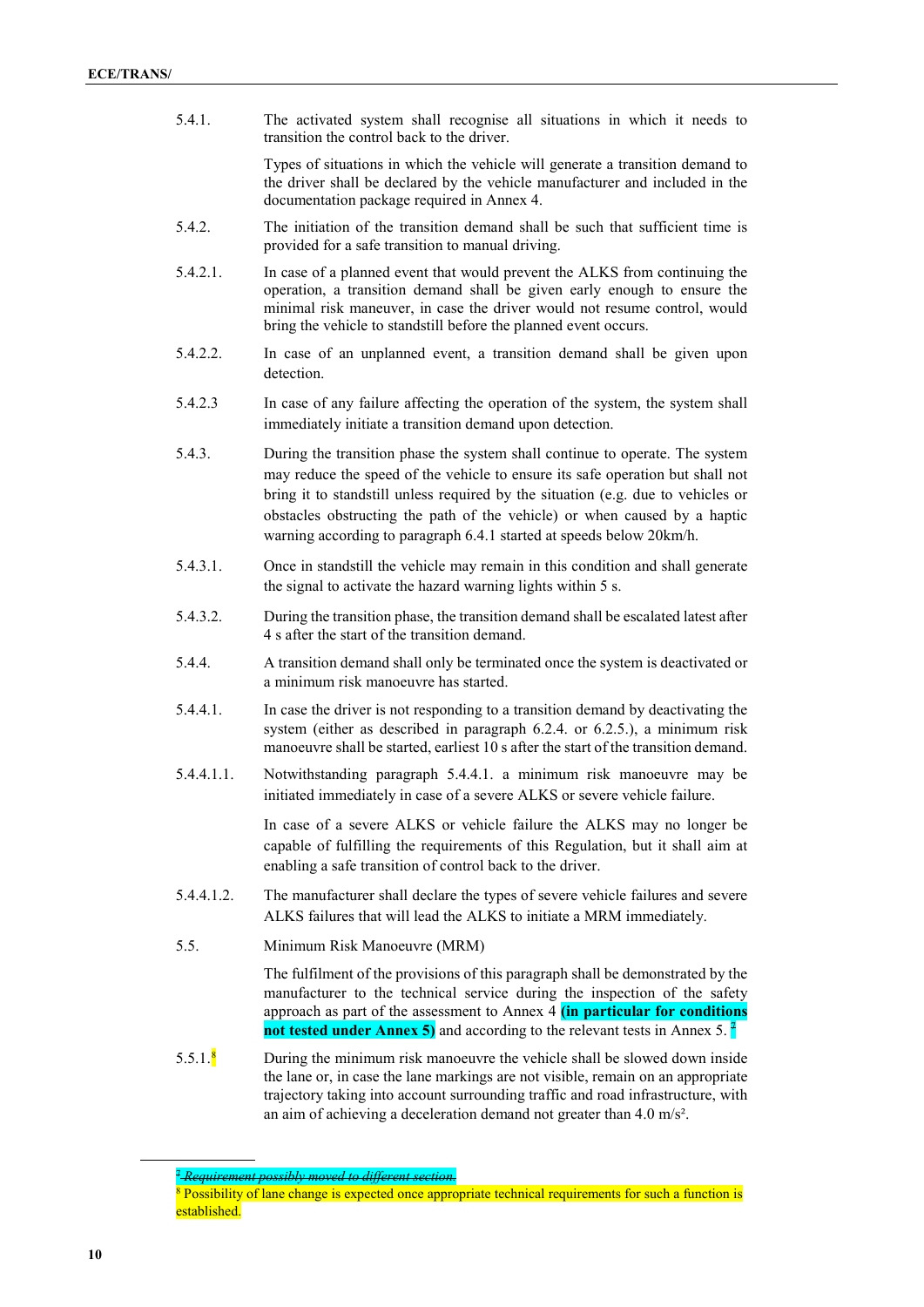Higher deceleration demand values are permissible for very short durations, e.g. as haptic warning to stimulate the driver's attention, or in case of a severe ALKS or severe vehicle failure.

Additionally, the signal to activate the hazard warning lights shall be generated with the start of the minimum risk manoeuvre.

- 5.5.2. The minimum risk manoeuvre shall bring the vehicle to standstill unless the system is deactivated by the driver during the manoeuvre.
- 5.5.4. A minimum risk manoeuvre shall only be terminated once the system is deactivated or the system has brought the vehicle to a standstill.
- 5.5.5. The system shall be deactivated at the end of any minimum risk manoeuvre.

The hazard warning lights shall remain activated unless deactivated manually and the vehicle shall not move away after standstill without manual input.

5.5.6. Reactivation of the system after the end of any minimum risk manoeuvre shall only be possible after each new engine start/run cycle.

### **6. Human Machine Interface/Operator Information**

6.1. Driver Availability Recognition System

The fulfilment of the provisions of this paragraph shall be demonstrated by the manufacturer to the technical service during the inspection of the safety approach as part of the assessment to Annex 4 and according to the relevant tests in Annex 5.<sup>[9](#page-10-0)</sup>

6.1.1. The system shall comprise a driver availability recognition system.

The driver availability recognition system shall detect if the driver is present in a driving position, if the safety belt of the driver is fastened and if the driver is available to take over the driving task.

6.1.2 Driver presence

A transition demand shall be initiated according to paragraph 5.4. if any of the following conditions is met:

- When the driver is detected not to be in the seat for a period of more than one second; or
- When the driver's safety belt is unbuckled.

The second level warning of the safety-belt reminder according to UN-R16 may be used instead of an acoustic warning of the Transition Demand.

6.1.3. Driver availability

The system shall detect if the driver is available and in an appropriate driving position to respond to a transition demand by monitoring the driver.

The manufacturer shall demonstrate to the satisfaction of the technical service the vehicle's capability to detect that the driver is available to take over the driving task.

6.1.3.1. Criteria for deeming driver availability

The driver shall be deemed to be unavailable unless at least two availability criteria (e.g. input to driver-exclusive vehicle control, eye blinking, eye closure, conscious head or body movement) have individually determined that the driver is available in the last 30 seconds.

At any time, the system may deem the driver unavailable.

<span id="page-10-0"></span><sup>9</sup> *Requirement possibly moved to different section.*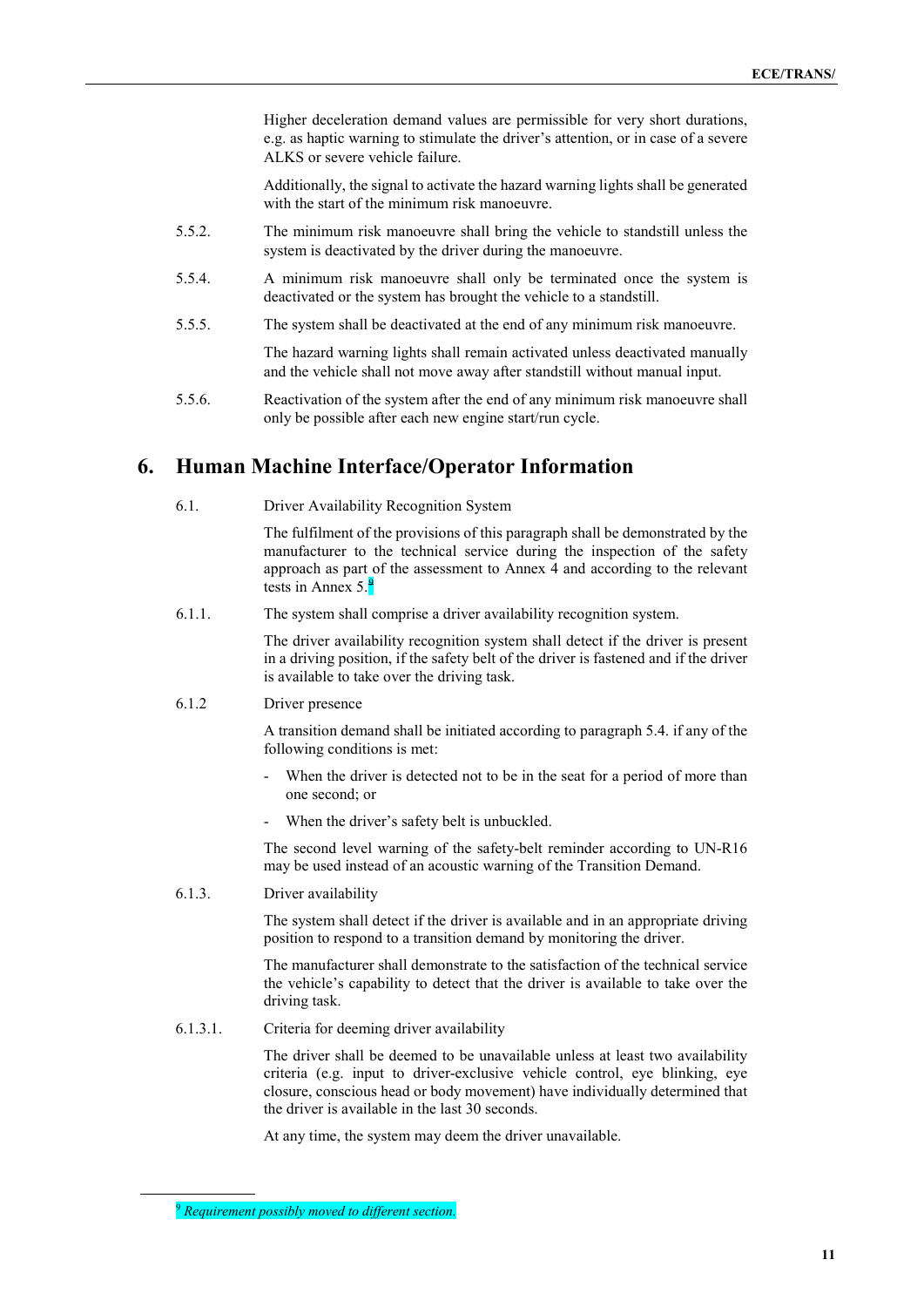As soon as the driver is deemed to be unavailable, or fewer than two availability criteria can be monitored, the system shall immediately provide a distinctive warning until appropriate actions of the driver are detected or until a transition demand is initiated. At the latest, a transition demand shall be initiated according to paragraph 5.4. if this warning continues for 15s.

Justification for the number and combination of availability criteria, in particular with regard to the corresponding time interval, shall be provided by the manufacturer by documented evidence. However, the time interval required for any availability criteria shall not exceed 30 seconds. This shall be demonstrated by the manufacturer and assessed by the technical service according to Annex 4.



*Remark ACSF: Diagram above introduced to delete the diagram below!*



[6.1.4. Other activities than driving that are provided by the vehicle to the driver once the ALKS is activated, shall be automatically suspended as soon as the system issues a transition demand or is deactivated whichever comes first. $]^{10}$  $]^{10}$  $]^{10}$ 

*Alternative to para.6.1.4. proposed by EC:*

"**On board displays used by the driver for other activities than driving when the ALKS is activated, shall be automatically suspended as soon as**  the system issues a transition demand Other activities than driving that provided by the vehicle to the driver once the ALKS is activated, shall be automatically suspended as soon as the system issues a transition demand or is deactivated whichever comes first."

<span id="page-11-0"></span><sup>10</sup> *To be shared with the Global Forum for Road Traffic Safety (WP.1)*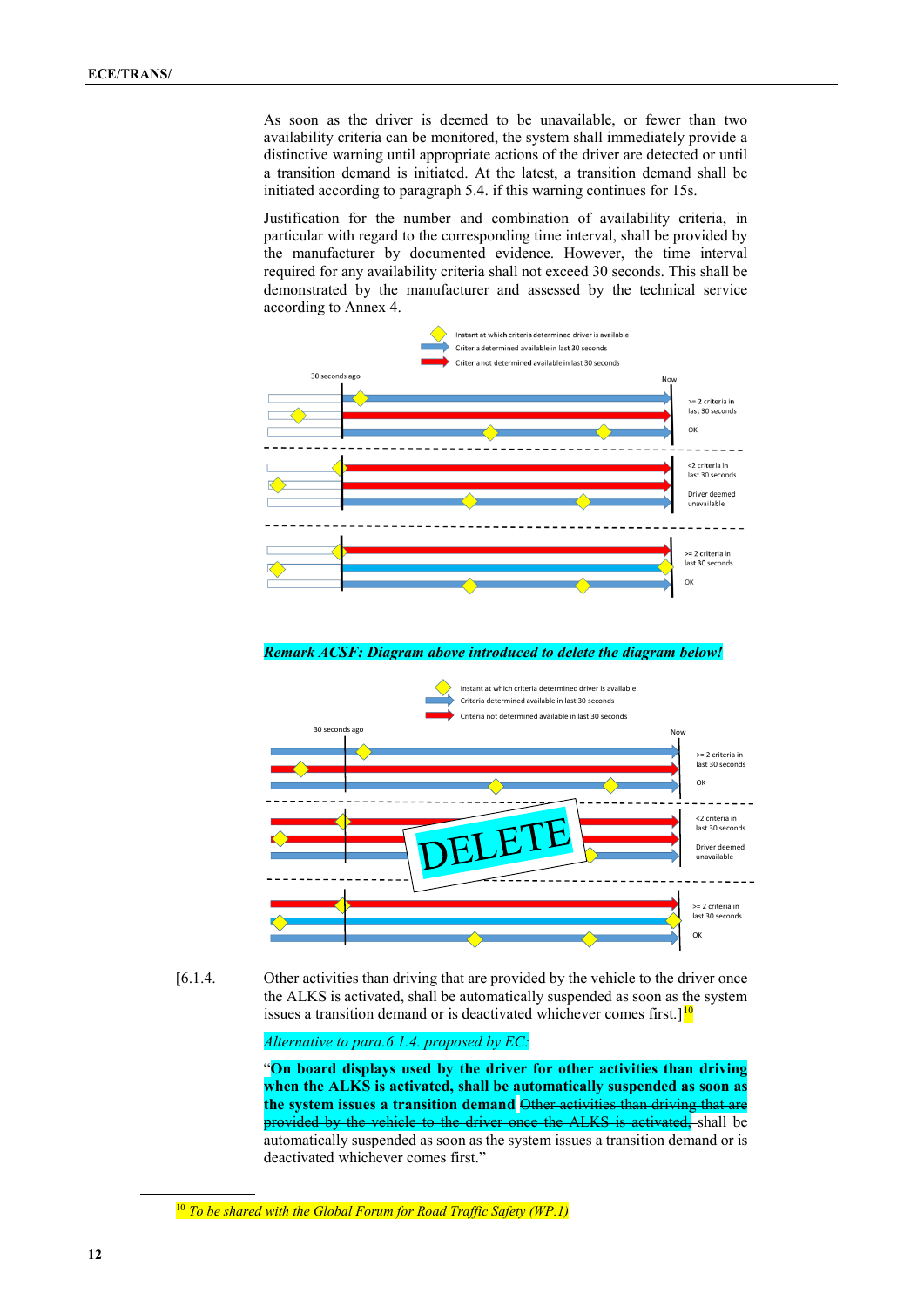#### *Alternative to para.6.1.4. proposed by JP:*

**activities than driving Built-in Infotainment Systems** that are provided by the vehicle to the driver once the ALKS is activated, shall be automatically suspended as soon as the system issues a transition demand or is deactivated whichever comes first."

*Alternative to para.6.1.4. proposed by Industry:*

"Other activities than driving **performed by the driver through on-board**  displays when that are provided by the vehicle to the driver once the ALKS is activated, shall be automatically suspended as soon as the system issues a transition demand or is deactivated whichever comes first."

6.2. Activation, Deactivation and Driver Input

The fulfilment of the provisions of this paragraph shall be demonstrated by the manufacturer to the technical service during the inspection of the safety approach as part of the assessment to Annex 4 and according to the relevant tests in Annex 5.<sup>[11](#page-12-0)</sup>

- 6.2.1. The vehicle shall be equipped with dedicated means for the driver to activate (active mode) and deactivate (off mode) the system. This shall be permanently visible to the driver.
- 6.2.2. The default status of the system shall be the off mode at the initiation of each new engine start/run cycle.

This requirement does not apply when a new engine start/run cycle is performed automatically, e.g. by the operation of a stop/start system.

- 6.2.3. The system shall become active only upon a deliberate action by the driver and if all the following conditions are met:
	- The driver is in the driver seat and the driver's safety belt is fastened according to paragraphs 6.1.1. and 6.1.2.;
	- The driver is available to take over control of the DDT according to paragraph 6.1.3.;
	- No failure affecting the safe operation or the functionality of the ALKS is present;
	- DSSAD is operational;
	- The environmental and infrastructural conditions allow the operation;
	- Positive confirmation of system self-check; and
	- The vehicle is on roads where pedestrians and cyclists are prohibited and which, by design, are equipped with a physical separation that divides the traffic moving in opposite directions and prevent traffic from cutting across the path of the vehicle.

If any of the above conditions is no longer fulfilled, the system shall immediately initiate a transition demand unless specified differently in this Regulation.

6.2.4 It shall be possible to manually deactivate (off-mode) the system by an intentional action of the driver using the same means as to activate the system, as mentioned in paragraph 6.2.1.

> The means of deactivating shall provide protection against unintentional manual deactivation for example by requiring a single input exceeding a certain threshold of time or a double press, or two separate but simultaneous inputs.

<span id="page-12-0"></span><sup>&</sup>lt;sup>11</sup> Requirement possibly moved to different section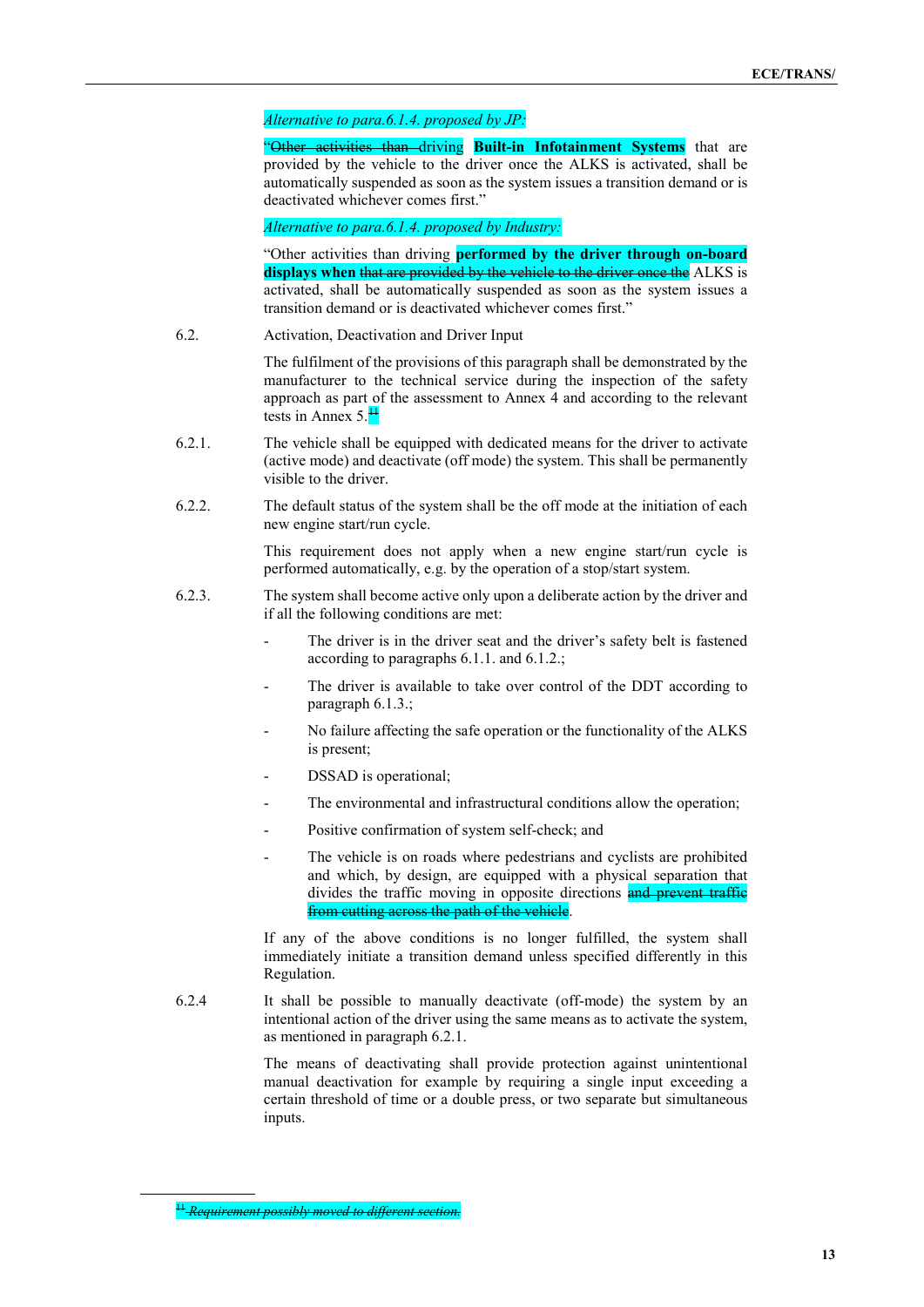Additionally, it shall be ensured the driver is in lateral control of the vehicle at the time of the deactivation, by e.g. placing the deactivation means on the steering control or confirming the driver is holding the steering control.

- 6.2.5. In addition to paragraph 6.2.4., the system shall not be deactivated by any driver input other than those described below in paragraphs 6.2.5.1. to 6.2.5.4.
- 6.2.5.1. Deactivation by input to driving controls

The system shall be deactivated when at least one of the following conditions is met:

- The driver overrides the system by steering while holding the steering control and this override is not suppressed, as specified in paragraph 6.3.; or
- The driver is holding the steering control and overrides the system by braking or accelerating, as specified in paragraph 6.3.1. below.
- 6.2.5.2. Deactivation during an ongoing transition demand or an ongoing minimum risk manoeuvre

In case a transition demand or a minimum risk manoeuvre is on-going, the system shall only be deactivated:

- As defined in paragraph 6.2.5.1. or
- Upon detection that the driver has taken hold of the steering control as a response to the transition demand or the minimum risk manoeuvre and provided the system confirms the driver is attentive as defined in paragraph 6.3.1.1.
- 6.2.5.3. Deactivation during an ongoing emergency manoeuvre

In case of an ongoing emergency manoeuvre, the deactivation of the system may be delayed until the imminent collision risk disappeared.

6.2.5.4. Deactivation in case of a severe vehicle failure or a severe ALKS failure

In case of a severe vehicle failure or a severe ALKS failure the ALKS may employ different strategies with regard to deactivation.

These different strategies shall be declared by the manufacturer and their effectiveness shall be assessed by the Technical Service with regard to ensuring a safe transition of control from the system to the human driver according to Annex 4.

6.2.6. On deactivation of the system, there shall not be an automatic transition to any function, which provides continuous longitudinal and/or lateral movement of the vehicle (e.g. ACSF of Category B1 function).

> After deactivation, Corrective Steering Function (CSF) may be active with the aim at accustoming the driver to execute the lateral control task by gradually reducing lateral support.

> Notwithstanding both paragraphs above, any other safety system delivering longitudinal or lateral support in **accident prone imminent collision** situations (e.g. Advanced Emergency Braking System (AEBS), Electronic Stability Control (ESC), Brake Assist System (BAS) or Emergency Steering Function (ESF)) shall not be deactivated in case of deactivation of ALKS.

- 6.2.7. Any deactivation shall be indicated to the driver as defined in paragraph 6.4.2.3.
- 6.3. System override
- 6.3.1. A driver input to the steering control shall override the lateral control function of the system when the input exceeds a reasonable threshold designed to prevent unintentional override.

This threshold shall include a specified force and duration and shall vary depending on parameters that include criteria used for driver attentiveness to be checked during the drivers input as defined in paragraph 6.3.1.1.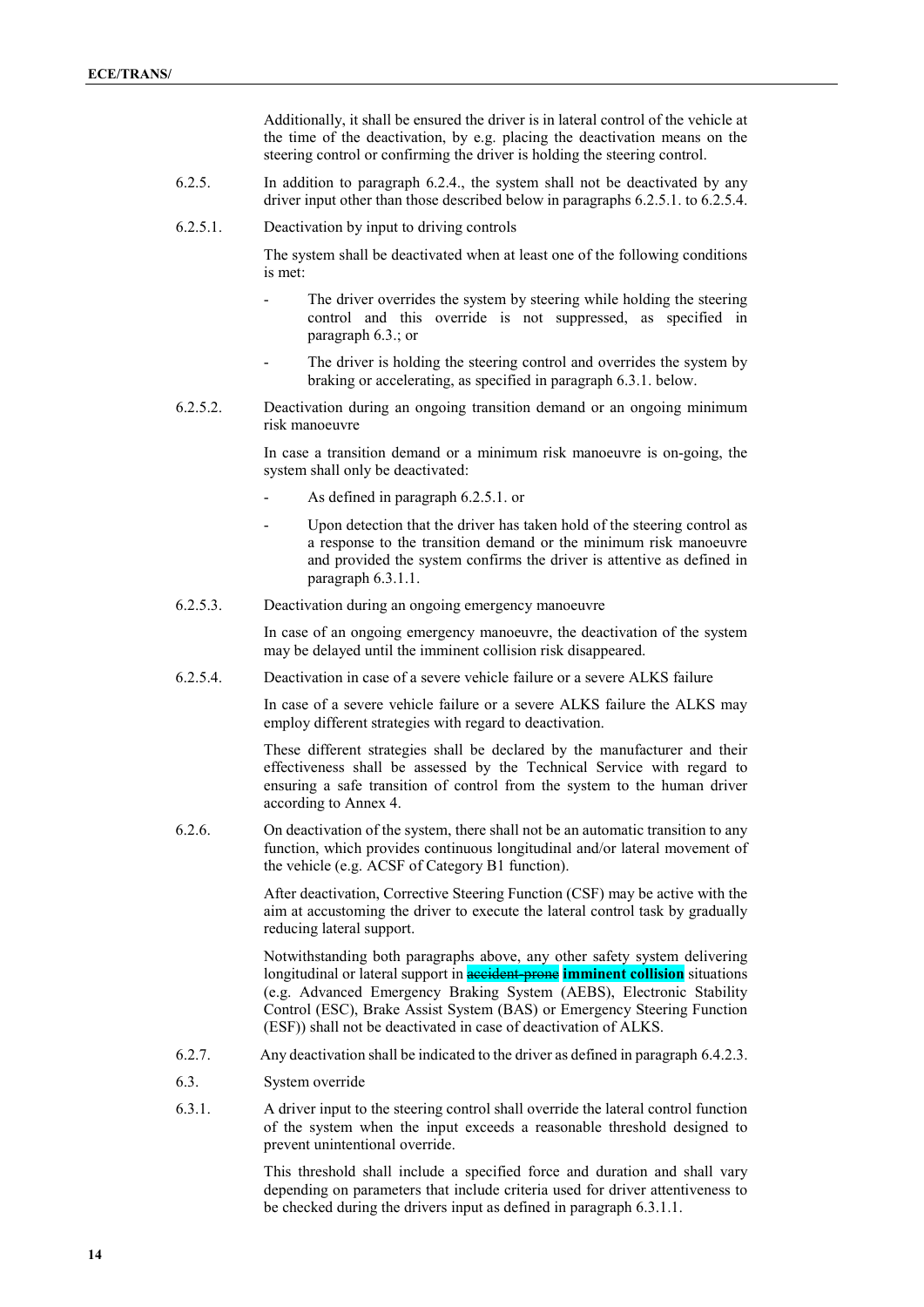These thresholds and the rational for any variation shall be demonstrated to the Technical Service during the assessment according to Annex 4.

6.3.1.1. Driver attentiveness

The system shall detect if the driver is attentive. The driver is deemed to be attentive when at least one of the following criteria is met:

- Driver gaze direction is confirmed as primarily looking at the road ahead;
- Driver gaze direction is being confirmed as looking at the rear-view mirrors; or,
- Driver head movement is confirmed as primarily directed towards the driving task.

The specification for confirming these or equally safe criteria must be declared by the manufacturer and supported by documented evidence. This shall be assessed by the technical service according to Annex 4.

- 6.3.2. A driver input to the braking control resulting in a higher deceleration than that induced by the system or maintaining the vehicle in standstill by any braking system, shall override the longitudinal control function of the system.
- 6.3.3. A driver input to the accelerator control may override the longitudinal control function of the system. However, such an input shall not cause the system to no longer meet the requirements of this Regulation.
- 6.3.4. Any driver input to the accelerator or brake control shall immediately initiate a transition demand as specified in paragraph 5.4., when the input exceeds a reasonable threshold designed to prevent unintentional input.
- 6.3.5. Notwithstanding the provisions laid down in paragraphs 6.3.1. to 6.3.3., the effect of the driver input on any control may be reduced or suppressed by the system in case the system has detected an imminent collision risk due to this driver input.
- 6.3.6. In case of a severe vehicle failure or a severe ALKS failure the ALKS may employ different strategies with regard to system override. These different strategies shall be declared by the manufacturer and their effectiveness shall be assessed by the Technical Service with regard to ensuring a safe transition of control from the system to the human driver.
- 6.3.7. The fulfilment of the provisions in paragraph 6.3 and its subparagraphs shall be demonstrated by the manufacturer to the technical service during the inspection of the safety approach as part of the assessment to Annex 4.
- 6.4. Information to the driver
- 6.4.1. The following information shall be indicated to the driver:
	- The system status as defined in paragraph 6.4.2.
	- Any failure affecting the operation of the system with at least an optical signal unless the system is deactivated (off mode),
	- Transition demand by at least an optical and in addition an acoustic and/or haptic warning signal.

At the latest 4 s after the initiation of the transition demand, the transition demand shall:

- Contain a constant or intermittent haptic warning unless the vehicle is at standstill; and
- Be escalated and remain escalated until the transition demand ends.
- Minimum risk manoeuvre by at least an optical signal and in addition an acoustic and/or a haptic warning signal and
- Emergency manoeuvre by an optical signal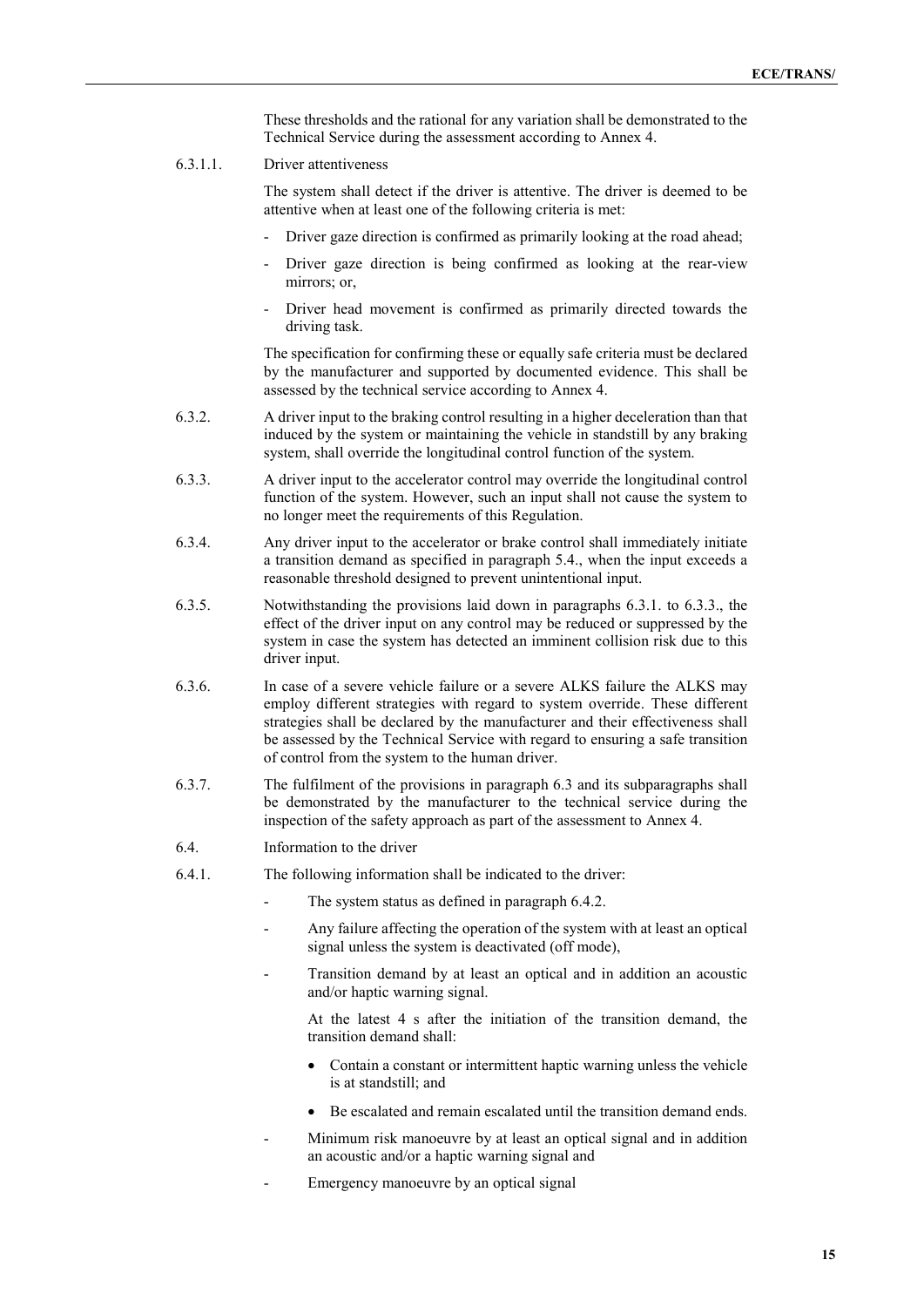The optical signals above shall be **in an** adequate **in** size and contrast. The acoustic signals above shall be loud and clear.

- 6.4.2. System status
- 6.4.2.1. System unavailability indication

In case activation of the system following the deliberate action of the driver is denied by the system due to system unavailability, this shall be at least visually displayed to the driver.

#### 6.4.2.2. System status display when activated

Upon activation the system status (active mode) shall be displayed by a dedicated optical signal to the driver.

The optical signal shall contain an unambiguous indication including

- a) a steering control or a vehicle, with an additional "A" or "AUTO," or the standardized symbols in accordance with Regulation 121, and additionally
- b) an easily perceptible indication in the peripheral field of vision and located near the direct line of driver's sight to the outside in front of the vehicle, e.g. prominent indication in the instrument cluster or on the steering control covering part of the outer rim perimeter facing towards the driver.

The optical signal shall indicate the active system state until the system is deactivated (off mode).

The optical signal shall be constant while the system is in regular operation and with the initiation of a transition demand at least the indication according to b) shall change its characteristics, e.g. to an intermittent signal or a different colour.

When an intermittent signal is used, a low frequency shall be used in order to not unreasonably alert the driver.

During the transition phase and minimum risk manoeuvre, the indication according to a) may be replaced by the instruction to take over manual control according to paragraph 6.4.3.

#### 6.4.2.3. System status display when deactivated

Upon deactivation when the system status changes from active mode to (off mode) this shall be indicated to the driver by at least an optical warning signal. This optical signal shall be realized by non-displaying the optical signal used to indicate the active mode.

Additionally, an acoustic warning signal shall be provided unless the system is deactivated following a transition demand which contained an acoustic signal.

6.4.3. Transition Phase and Minimum Risk Manoeuver**re**

During the transition phase and the minimum risk manoeuverre, the system shall instruct the driver in an intuitive and unambiguous way to take over manual control of the vehicle. The instruction shall include a pictorial information showing hands and the steering control and may be accompanied by additional explanatory text or warning symbols, as shown in the example below.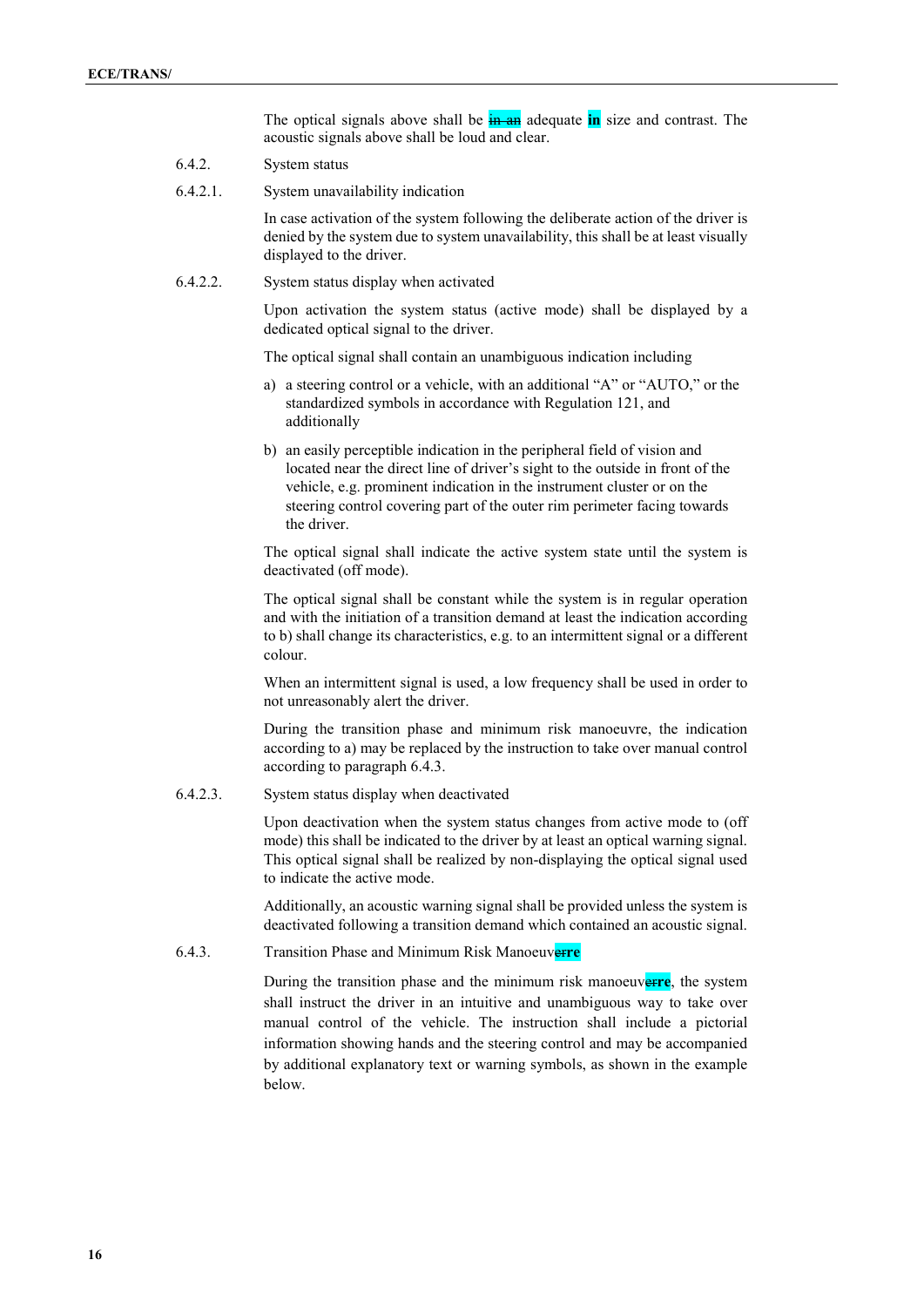

- 6.4.3.2. With the start of the minimum risk manoeuvre, the given signal shall change its characteristics to emphasize the urgency of an action by the driver. e.g. by red flashing of the steering control and moving hands of the pictorial information.
- 6.4.4. Where examples are given above, an adequate and equally perceptible interface design for the optical signals may be used instead. This shall be demonstrated by the manufacturer and shall be supported by documented evidence. This shall be assessed by the Technical Service according to Annex 4.
- 6.4.5. Prioritization of ALKS warnings

The warnings of an ALKS during a transition phase, a Minimal Risk Manoeuvre or an Emergency Manoeuvre may be prioritized over other warnings in the vehicle.

The prioritization of different acoustic and optical warnings during the ALKS operation shall be declared by the manufacturer to the Technical Service during Type Approval.

## **7. Object Event Detection and Response (OEDR)**

7.1. Sensing requirements

**The fulfilment of the provisions of this paragraph shall be demonstrated by the manufacturer to the technical service during the inspection of the safety approach as part of the assessment to Annex 4 and according to the relevant tests in Annex 5.**

The ALKS vehicle shall be equipped with a sensing system such that, it can at least determine the driving environment (e.g. road geometry ahead, lane markings) and the traffic dynamics:

- 1) Across the full width of its own traffic lane, the full width of the traffic lanes immediately to its left and to its right, up to the limit of the forward detection range;
- 2) Along the full length of the vehicle and up to the limit of the lateral detection range.

The requirements of this paragraph are without prejudice to other requirements in the regulation, most notably paragraph 5.1.1.

7.1.1. Forward detection range

The manufacturer shall declare the forward detection range measured from the forward most point of the vehicle. This declared value shall be at least 46 metres.

The Technical Service shall verify that the distance at which the vehicle sensing system detects a road user during the relevant test in Annex 5 is equal or greater than the declared value.

7.1.2. Lateral detection range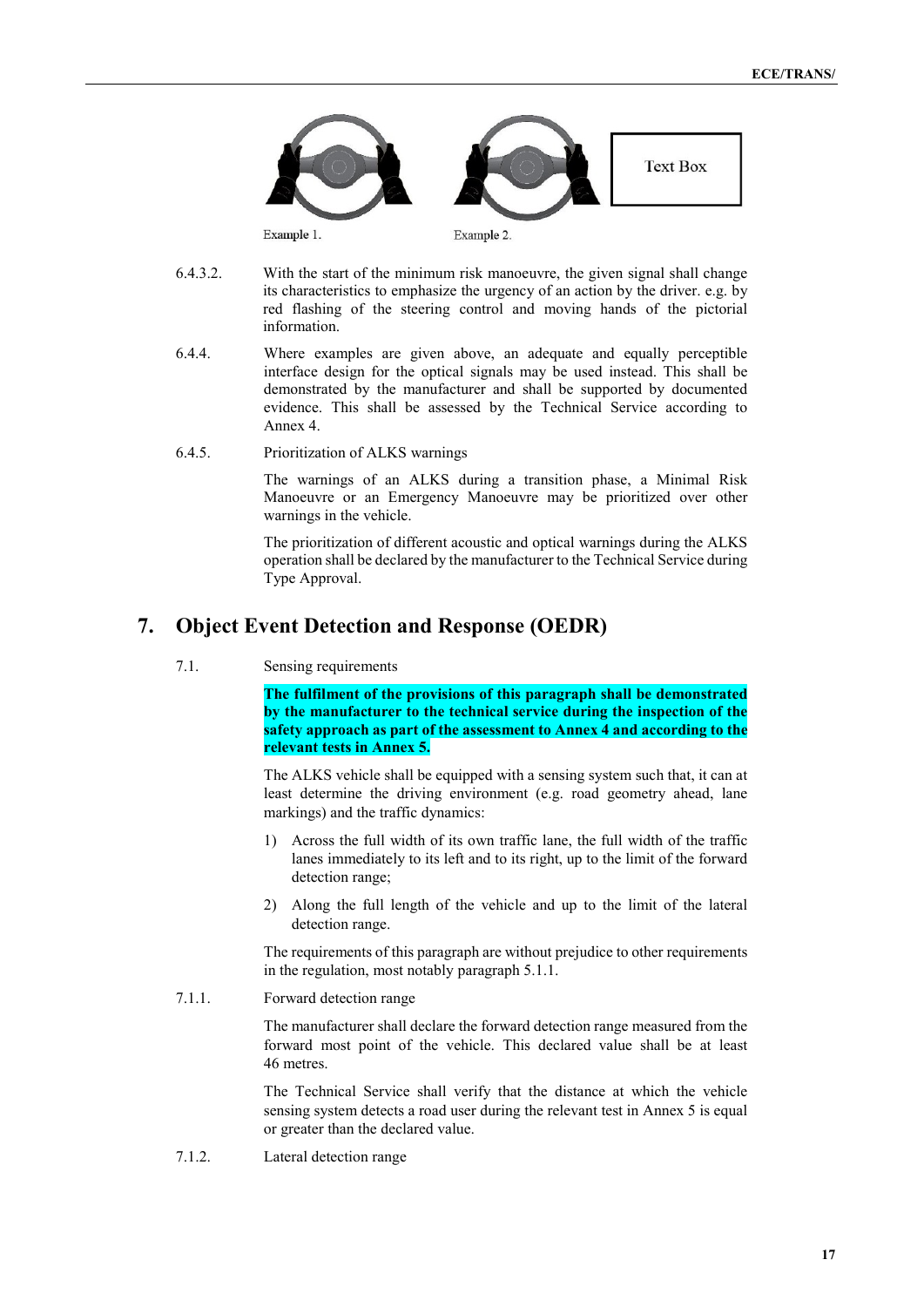The manufacturer shall declare the lateral detection range. The declared range shall be sufficient to cover the full width of the lane immediately to the left and of the lane immediately to the right of the vehicle.

The Technical Service shall verify that the vehicle sensing system detects vehicles during the relevant test in Annex 5. This range shall be equal or greater than the declared range.

- 7.1.3. The ALKS shall implement strategies to detect and compensate for environmental conditions that reduce the detection range, e.g. prevent enabling the system, disabling the system and transferring the control back to the driver, reducing the speed when visibility is too low. These strategies shall be described by the manufacturer and assessed according to Annex 4.
- 7.1.4. The vehicle manufacturer shall provide evidence that the effects of wear and ageing do not reduce the performance of the sensing system below the minimum required value specified in paragraph 7.1. over the lifetime of the system/vehicle.
- 7.1.5. The fulfilment of the provisions of paragraph 7.1. and its subparagraphs shall be demonstrated to the technical service and tested according to the relevant tests in Annex 5.
- 7.1.6. A single perception malfunction without failure should not induce hazardous event. The design strategies put in place shall be described by the vehicle manufacturer and their safety shall be demonstrated to the satisfaction of the technical service in accordance with Annex 4.

## **8. Data Storage for Automated Systems (DSSAD)**

# *Currently removed - subject of IWG EDR/DSSAD*

# **9. Cybersecurity and Software-Updates[12](#page-17-0)**

- 9.1. The effectiveness of the system shall not be adversely affected by cyberattacks, cyber threats and vulnerabilities. The effectiveness of the security measures shall be demonstrated by compliance with Regulation No. [15X].
- 9.2. If the system permits software updates, the effectiveness of the software update procedures and processes shall be demonstrated by compliance with Regulation No. [15X].

### RxSWIN

- 9.3. Requirements for software identification [according to RxSWIN]
- 9.3.1. For the purpose of ensuring the software of the System can be identified, an RXSWIN may be implemented by the vehicle manufacturer. [If RxSWIN is not implemented, an alternative software identification system (i.e. software version) shall be implemented.]
- 9.3.2. If the manufacturer implements an RXSWIN the following shall apply:
- 9.3.2.1. The vehicle manufacturer shall have a valid approval according to UN Regulation No. xxx [Software Update Process Regulation].
- 9.3.2.2. The vehicle manufacturer shall provide the following information in the communication form of this Regulation:
	- The RXSWIN

<span id="page-17-0"></span><sup>&</sup>lt;sup>12</sup> To be revised in accordance with TF on CS/OTA and subject to GRVA decision.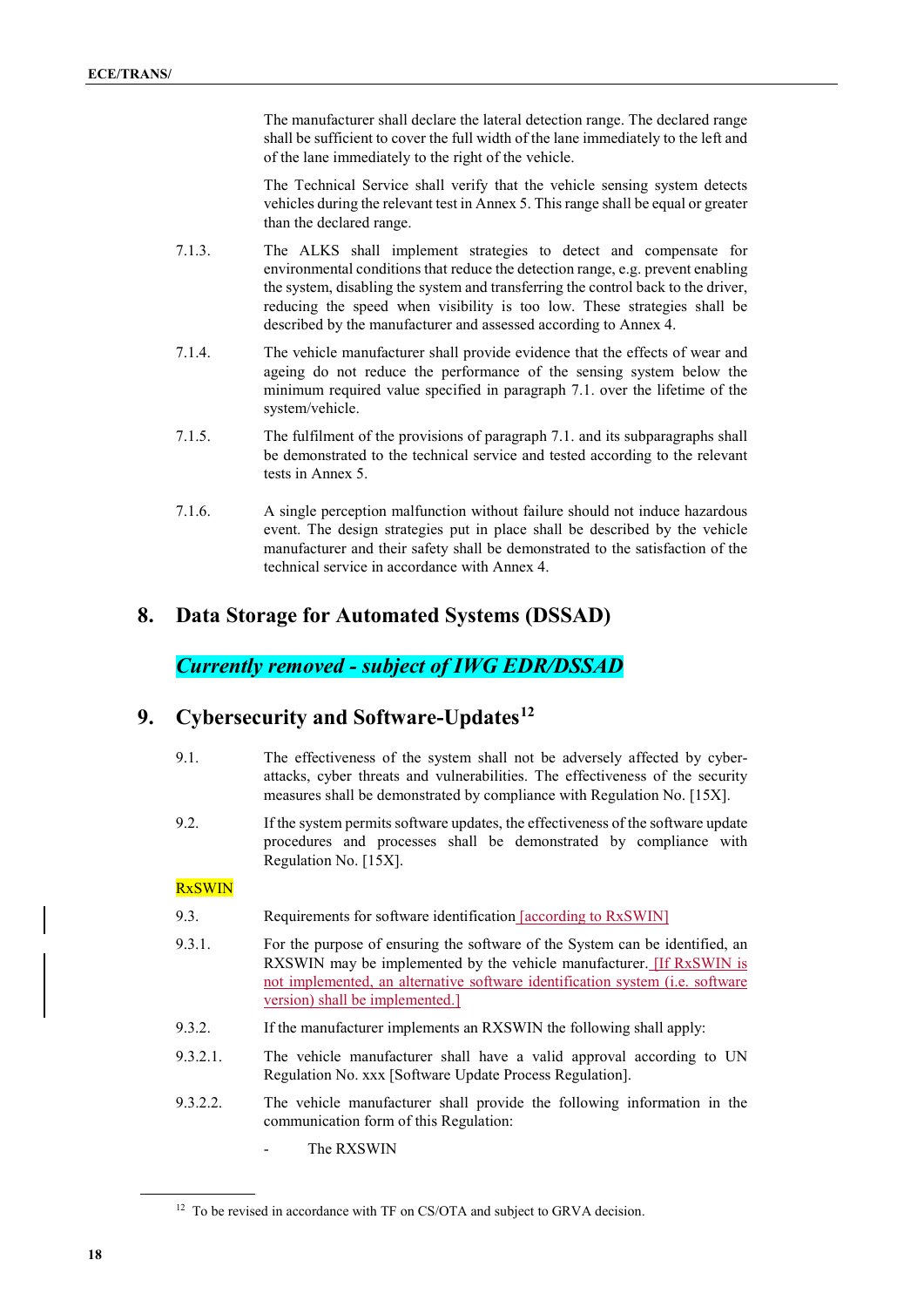- How to read the RXSWIN or software version(s) in case the RXSWIN is not held on the vehicle
- 9.3.2.3. The vehicle manufacturer may provide in the communication form of this Regulation a list of the relevant parameters that will allow the identification of those vehicles that can be updated with the software represented by the RXSWIN. The information provided shall be declared by the vehicle manufacturer and may not be verified by an Approval Authority.
- 9.3.3. The vehicle manufacturer may obtain a new vehicle approval for the purpose of differentiating software versions intended to be used on vehicles already registered in the market from the software versions that are used on new vehicles. This may cover the situations where type approval regulations are updated or hardware changes are made to vehicles in series production. In agreement with the testing agency, duplication of tests shall be avoided where possible.

### **10. Modification of vehicle type and extension of approval**

10.1. Every modification to an existing vehicle type shall be notified to the Type Approval Authority which approved the vehicle type.

The Authority shall then either:

- (a) Decide, in consultation with the manufacturer, that a new type-approval is to be granted; or
- (b) Apply the procedure contained in paragraph 10.1.1. (Revision) and, if applicable, the procedure contained in paragraph 10.1.2. (Extension).

#### 10.1.1 Revision

When particulars recorded in the information documents have changed and the Type Approval Authority considers that the modifications made are unlikely to have appreciable adverse effects and that in any case the foot controls still meet the requirements, the modification shall be designated a "revision".

In such a case, the Type Approval Authority shall issue the revised pages of the information documents as necessary, marking each revised page to show clearly the nature of the modification and the date of re-issue.

A consolidated, updated version of the information documents, accompanied by a detailed description of the modification, shall be deemed to meet this requirement.

#### 10.1.2. Extension

The modification shall be designated an "extension" if, in addition to the change of the particulars recorded in the information documents,

- (a) Further inspections or tests are required; or
- (b) Any information on the communication document (with the exception of its attachments) has changed; or
- (c) Approval to a later series of amendments is requested after its entry into force.
- 10.2. Confirmation or refusal of approval, specifying the alteration, shall be communicated by the procedure specified in paragraph 4.3. above to the Contracting Parties to the Agreement applying this Regulation. In addition, the index to the information documents and to the test reports, attached to the communication document of Annex 1, shall be amended accordingly to show the date of the most recent revision or extension.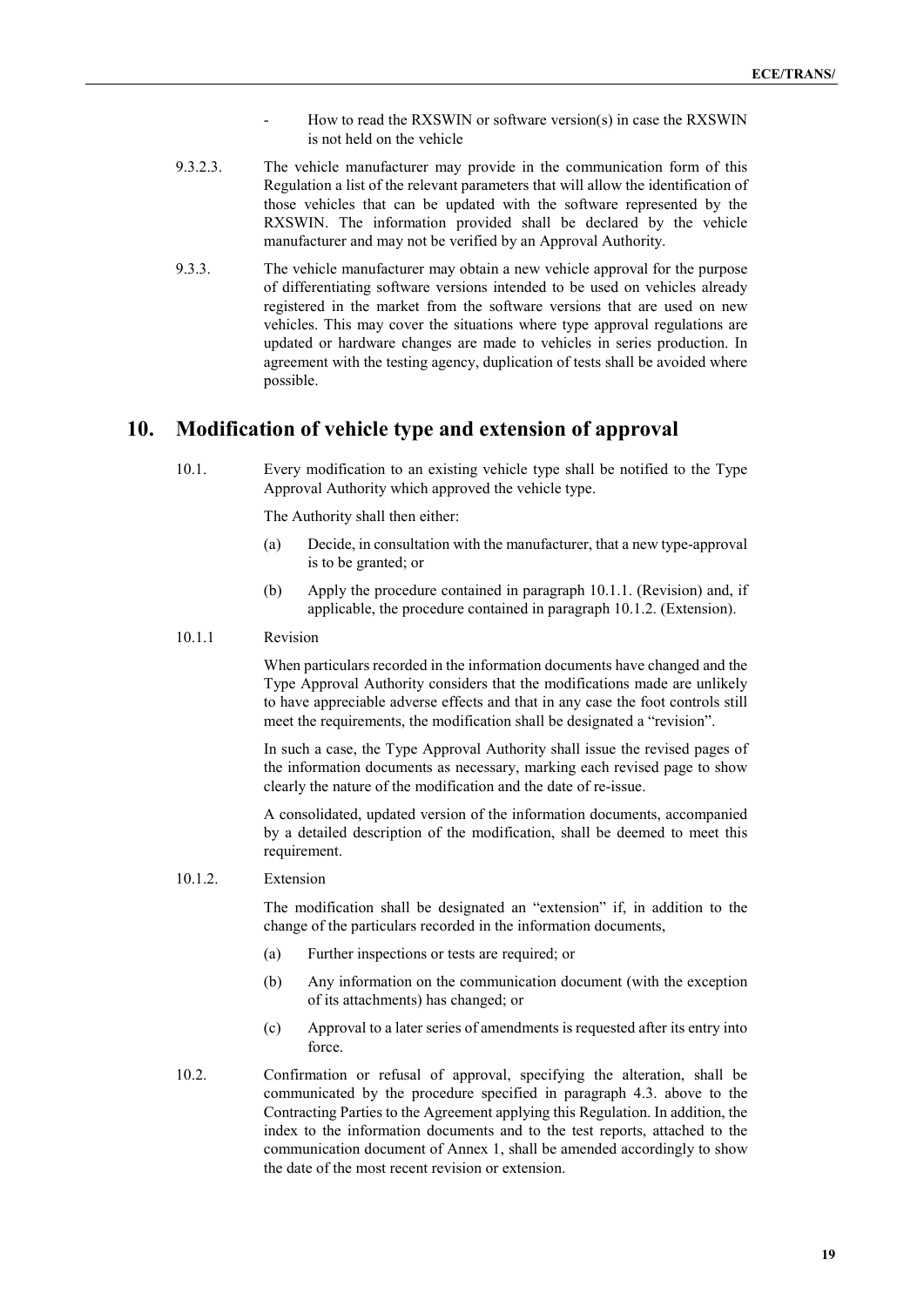10.3. The competent authority issuing the extension of approval shall assign a serial number to each communication form drawn up for such an extension.

## **11. Conformity of production**

- 11.1. Procedures concerning conformity of production shall comply with those set out in the 1958 Agreement, Schedule 1 (E/ECE/TRANS/505/Rev.3) and meet the following requirements:
- 11.2. A vehicle approved pursuant to this Regulation shall be so manufactured as to conform to the type approved by meeting the requirements of this regulation;
- 11.3. The Type Approval Authority which has granted approval may at any time verify the conformity of control methods applicable to each production unit. The normal frequency of such inspections shall be once every two years.

## **12. Penalties for non-conformity of production**

- 12.1. The approval granted in respect of a vehicle type pursuant to this Regulation may be withdrawn if the requirements laid down in paragraph 8, above are not complied with.
- 12.2. If a Contracting Party withdraws an approval it had previously granted, it shall forthwith so notify the other Contracting Parties applying this Regulation by sending them a communication form conforming to the model in Annex 1 to this Regulation.

## **13. Production definitively discontinued**

13.1. If the holder of the approval completely ceases to manufacture a type of vehicle approved in accordance with this Regulation, he shall so inform the Type Approval Authority which granted the approval, which in turn shall forthwith inform the other Contracting Parties to the Agreement applying this Regulation by means of a communication form conforming to the model in Annex 1 to this Regulation.

### **RxSWIN**

13.2. The production is not considered definitely discontinued if the vehicle manufacturer intends to obtain further approvals for software updates for vehicles already registered in the market.

## **14. Names and addresses of technical series responsible for conducting approval tests and of Type Approval Authorities**

The Contracting Parties to the Agreement applying this Regulation shall communicate to the United Nations Secretariat<sup>[13](#page-19-0)</sup> the names and addresses of the Technical Services responsible for conducting approval tests and of the Type Approval Authorities which grant approval and to which forms certifying approval or extension or refusal or withdrawal of approval are to be sent.

<span id="page-19-0"></span><sup>&</sup>lt;sup>13</sup> Through the online platform ("/343 Application") provided by UNECE and dedicated to the 7.exchange of such information: https://www.unece.org/trans/main/wp29/datasharing.html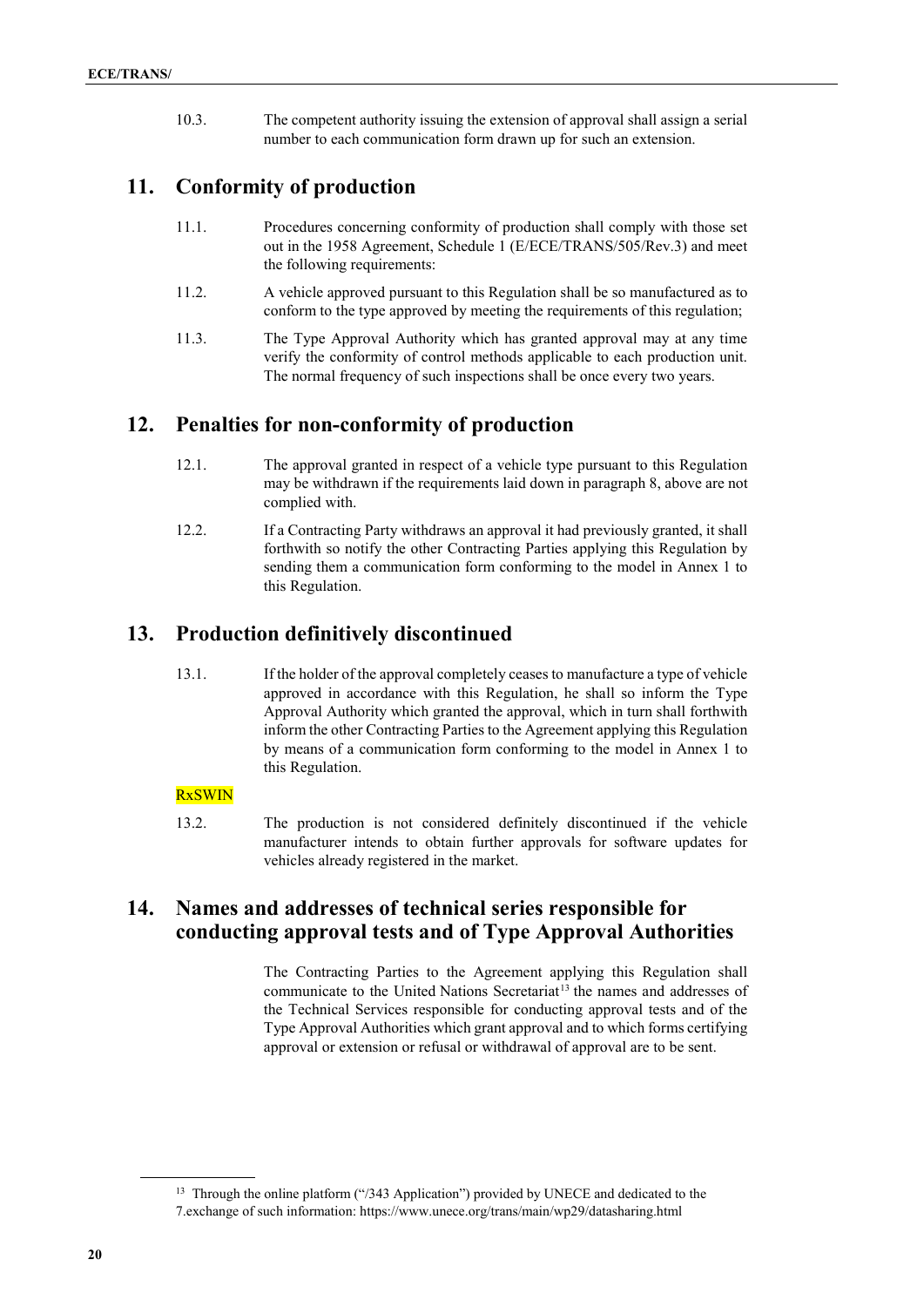# **Communication**

 $(M_{\text{ref}})$  format: A4 (210 x 207 mm)

|      |                 | (Maximum format: A4 (210 x 29/ mm)                                                      | issued by: | Name of administration:                                                           |
|------|-----------------|-----------------------------------------------------------------------------------------|------------|-----------------------------------------------------------------------------------|
|      |                 |                                                                                         |            |                                                                                   |
|      |                 |                                                                                         |            |                                                                                   |
|      |                 |                                                                                         |            |                                                                                   |
|      | Concerning: $3$ | Approval granted                                                                        |            |                                                                                   |
|      |                 | Approval extended                                                                       |            |                                                                                   |
|      |                 | Approval refused                                                                        |            |                                                                                   |
|      |                 | Approval withdrawn                                                                      |            |                                                                                   |
|      |                 | Production definitively discontinued                                                    |            |                                                                                   |
|      |                 | of a vehicle type with regard to steering equipment pursuant to UN Regulation No. [15X] |            |                                                                                   |
|      | Approval No.    |                                                                                         |            |                                                                                   |
|      |                 |                                                                                         |            |                                                                                   |
| 1.   |                 |                                                                                         |            |                                                                                   |
| 2.   |                 |                                                                                         |            |                                                                                   |
| 3.   |                 |                                                                                         |            |                                                                                   |
| 4.   |                 |                                                                                         |            | If applicable, name and address of manufacturer's representative                  |
| 5.   |                 | General construction characteristics of the vehicle:                                    |            |                                                                                   |
| 5.1  |                 |                                                                                         |            |                                                                                   |
| 6.   |                 | Description and/or drawing of the ALKS including:                                       |            |                                                                                   |
| 6.1. |                 |                                                                                         |            | Specified maximum speed of the ALKS declared by the manufacturer:                 |
| 6.2  |                 |                                                                                         |            |                                                                                   |
| 6.3. |                 |                                                                                         |            |                                                                                   |
| 6.4. |                 |                                                                                         |            |                                                                                   |
| 7.   |                 |                                                                                         |            | Written description and/or drawing of the ALKS Human Machine Interface including: |
| 7.1. |                 |                                                                                         |            |                                                                                   |
| 7.2. |                 |                                                                                         |            |                                                                                   |
| 7.3. |                 |                                                                                         |            |                                                                                   |
| 7.4. |                 |                                                                                         |            |                                                                                   |

8. Written description and/or drawing of the information given to the driver including:

<span id="page-20-0"></span> $1$  Needs revision and consistency check.

<span id="page-20-2"></span><span id="page-20-1"></span><sup>&</sup>lt;sup>2</sup> Distinguishing number of the country which has granted/extended/refused/withdrawn approval (see approval provisions in this Regulation).

<sup>&</sup>lt;sup>3</sup> Strike out what does not apply.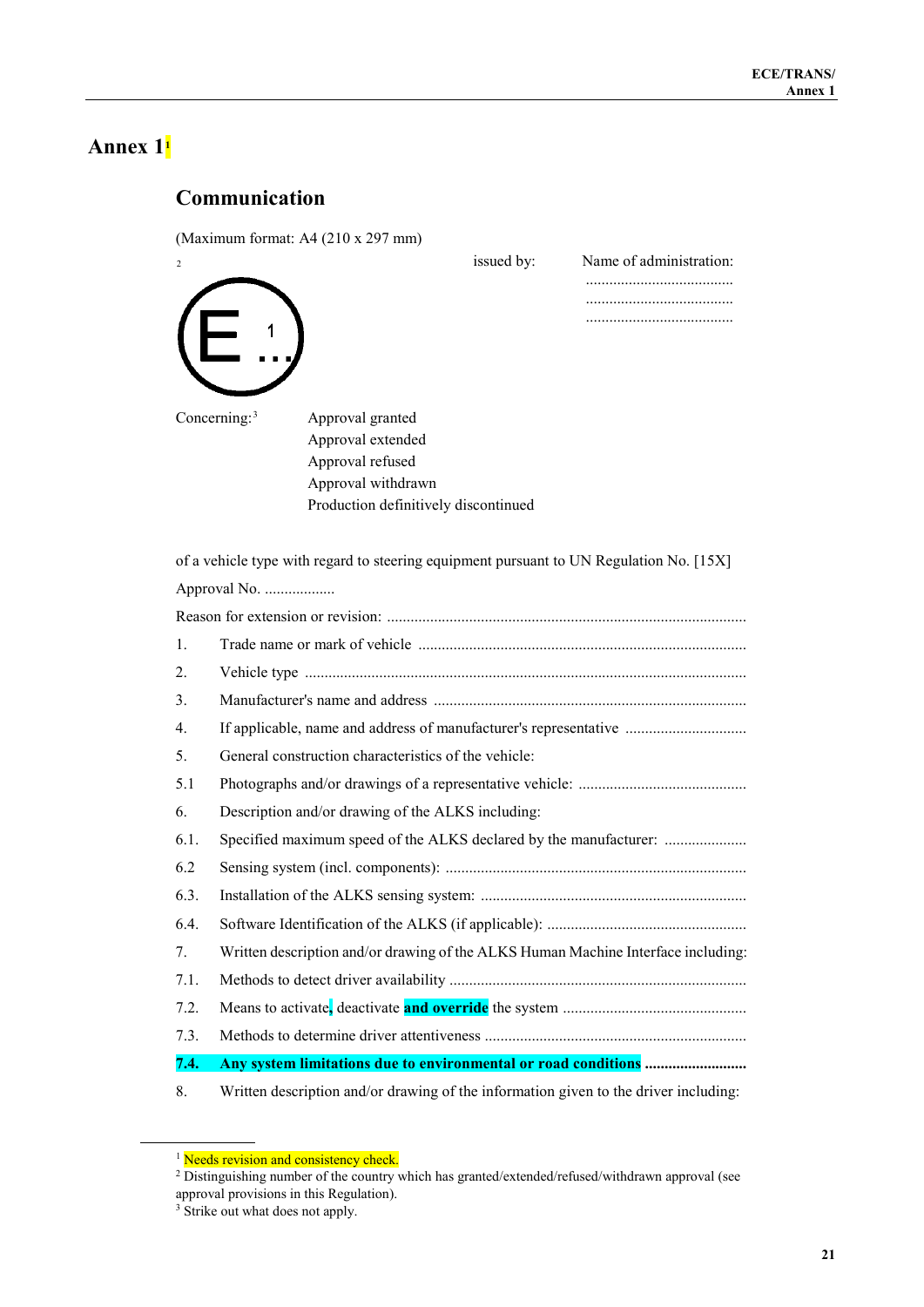| 8.1.  |                                                                                                                                                                                                |
|-------|------------------------------------------------------------------------------------------------------------------------------------------------------------------------------------------------|
| 8.2   |                                                                                                                                                                                                |
| 8.3.  |                                                                                                                                                                                                |
| 8.4.  |                                                                                                                                                                                                |
| 9.    | Data Storage for Automated Systems (DSSAD):                                                                                                                                                    |
| 9.1.  |                                                                                                                                                                                                |
| 10.   | Cyber Security and Software updates <sup>5</sup>                                                                                                                                               |
| 10.1  |                                                                                                                                                                                                |
| 10.2  |                                                                                                                                                                                                |
| 11.   | Special requirements to be applied to the safety aspects of electronic control systems<br>(Annex 4)                                                                                            |
| 11.1  | Manufacturers document reference for Annex 4 (including version number):                                                                                                                       |
|       |                                                                                                                                                                                                |
| 12.   |                                                                                                                                                                                                |
| 12.1. |                                                                                                                                                                                                |
| 12.2. |                                                                                                                                                                                                |
| 13.   | Approval granted/extended/revised/refused/withdrawn <sup>2</sup>                                                                                                                               |
| 14.   |                                                                                                                                                                                                |
| 15.   |                                                                                                                                                                                                |
| 16.   |                                                                                                                                                                                                |
| 17.   |                                                                                                                                                                                                |
| 18.   | Annexed to this communication is a list of documents in the approval file deposited<br>at the administration services having delivered the approval and which can be obtained<br>upon request. |
| 19.   |                                                                                                                                                                                                |
| 19.1. | Information on how to read the RXSWIN or software version(s) in case the RXSWIN                                                                                                                |
| 19.2. | If applicable, list the relevant parameters that will allow the identification of those<br>vehicles that can be updated with the software represented by the RXSWIN under                      |

<sup>4</sup> Align with work of IWG on EDR/DSSAD

<span id="page-21-1"></span><span id="page-21-0"></span><sup>5</sup> Align with work of TF on CS/OTA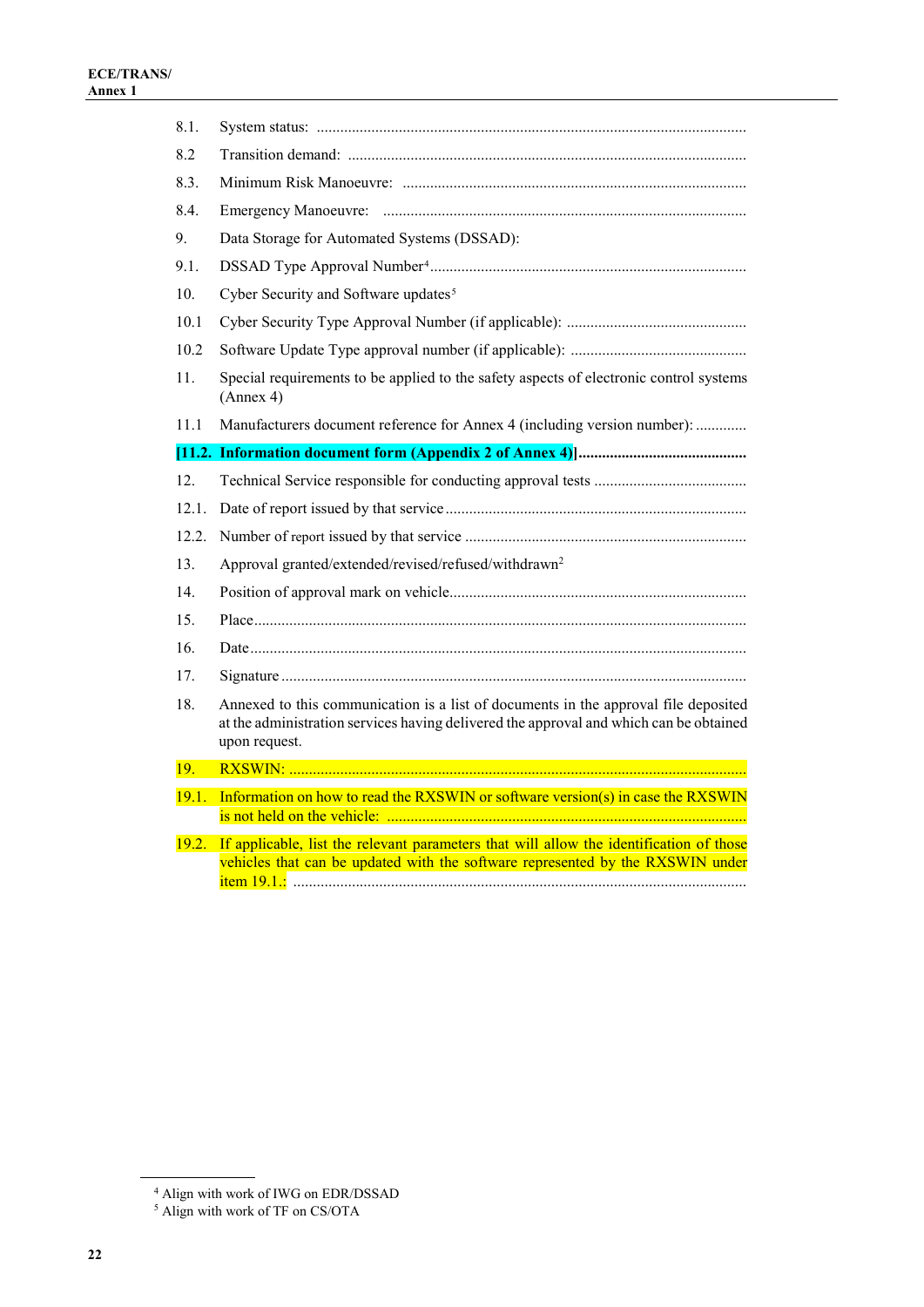# **Appendix**

### **Addendum to Type approval Communication No … concerning the type approval of a vehicle type with regard to ALKS pursuant to Regulation No. [15X]**

#### 1. Additional information

1.1 Contracting Party regions where the **vehicle** manufacturer of the ALKS has declared that the ALKS been assessed to comply with local traffic rules:

| Country                 | Assessed | Comments on any restrictions |
|-------------------------|----------|------------------------------|
| E 1 Germany             | Yes/No   |                              |
| E 2 France              |          |                              |
| E 3 Italy               |          |                              |
| E 4 Netherlands         |          |                              |
| E 5 Sweden              |          |                              |
| E 6 Belgium             |          |                              |
| E 7 Hungary             |          |                              |
| E 8 Czech Republic      |          |                              |
| E 9 Spain               |          |                              |
| E 10 Serbia             |          |                              |
| E 11 United Kingdom     |          |                              |
| E 12 Austria            |          |                              |
| E 13 Luxembourg         |          |                              |
| E 14 Switzerland        |          |                              |
| E 16 Norway             |          |                              |
| E 17 Finland            |          |                              |
| E 18 Denmark            |          |                              |
| E 19 Romania            |          |                              |
| E 20 Poland             |          |                              |
| E 21 Portugal           |          |                              |
| E 22 Russian Federation |          |                              |
| E 23 Greece             |          |                              |
| E 24 Ireland            |          |                              |
| E 25 Croatia            |          |                              |
| E 26 Slovenia           |          |                              |
| E 27 Slovakia           |          |                              |
| E 28 Belarus            |          |                              |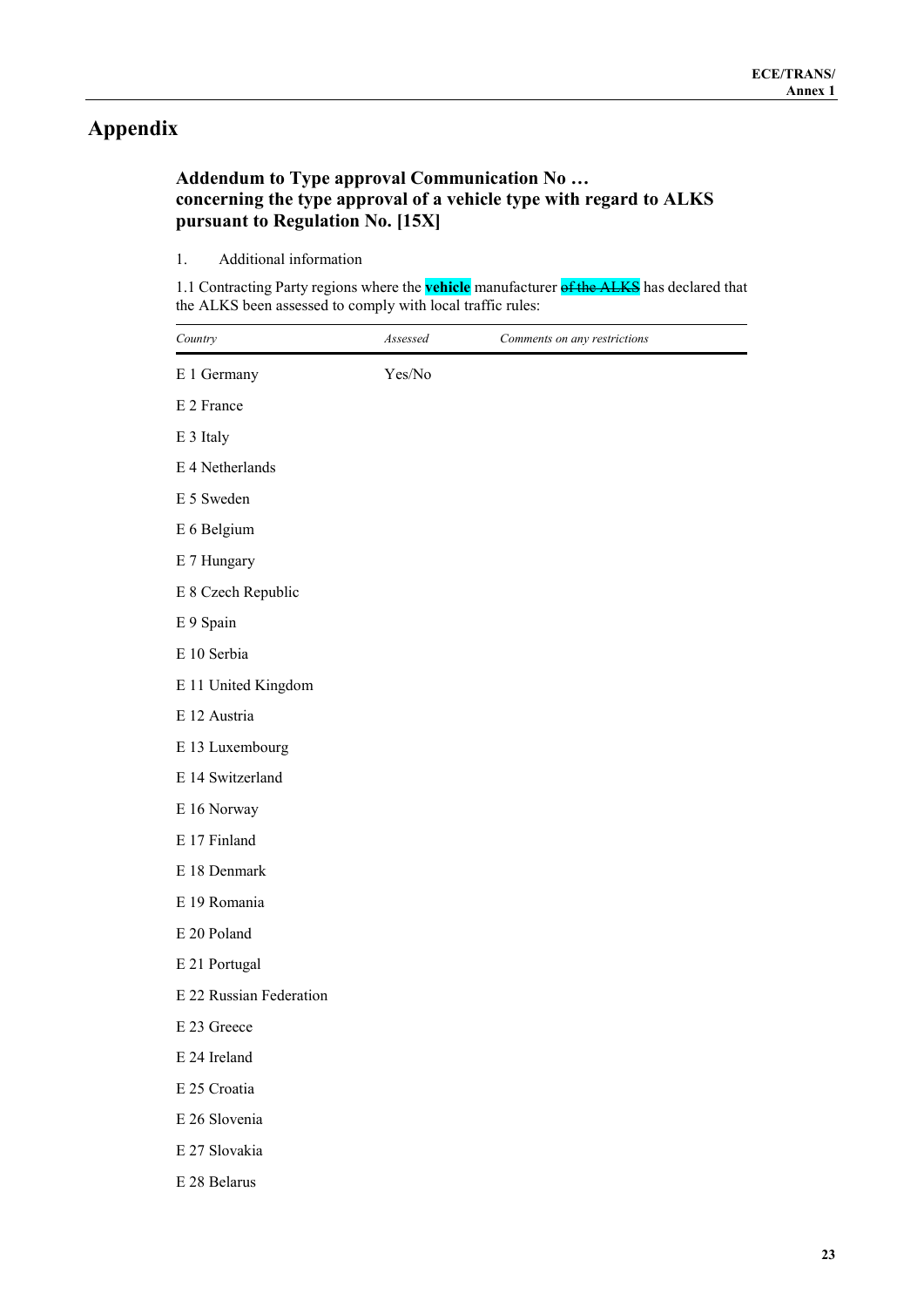| Country                     | Assessed | Comments on any restrictions |
|-----------------------------|----------|------------------------------|
| E 29 Estonia                |          |                              |
| E 30 Republic of Moldova    |          |                              |
| E 31 Bosnia and Herzegovina |          |                              |
| E 32 Latvia                 |          |                              |
| E 34 Bulgaria               |          |                              |
| E 35 Kazakhstan             |          |                              |
| E 36 Lithuania              |          |                              |
| E 37 Turkey                 |          |                              |
| E 39 Azerbaijan             |          |                              |
| E 40 North Macedonia        |          |                              |
| E 43 Japan                  |          |                              |
| E 45 Australia              |          |                              |
| E 46 Ukraine                |          |                              |
| E 47 South Africa           |          |                              |
| E 48 New Zealand            |          |                              |
| E 49 Cyprus                 |          |                              |
| E 50 Malta                  |          |                              |
| E 51 Republic of Korea      |          |                              |
| E 52 Malaysia               |          |                              |
| E 53 Thailand               |          |                              |
| E 54 Albania                |          |                              |
| E 55 Armenia                |          |                              |
| E 56 Montenegro             |          |                              |
| E 57 San Marino             |          |                              |
| E 58 Tunisia                |          |                              |
| E 60 Georgia                |          |                              |
| E 62 Egypt                  |          |                              |
| E 63 Nigeria                |          |                              |
| $\ast$                      |          |                              |

<sup>\*</sup> The list of Contracting Parties applying UN Regulation No. [15X] is available online: [https://treaties.un.org/Pages/ViewDetails.aspx?src=TREATY&mtdsg\\_no=XI-B-16-](https://treaties.un.org/Pages/ViewDetails.aspx?src=TREATY&mtdsg_no=XI-B-16-%5b15X%5d&chapter=11&clang=_en) [\[15X\]&chapter=11&clang=\\_en](https://treaties.un.org/Pages/ViewDetails.aspx?src=TREATY&mtdsg_no=XI-B-16-%5b15X%5d&chapter=11&clang=_en)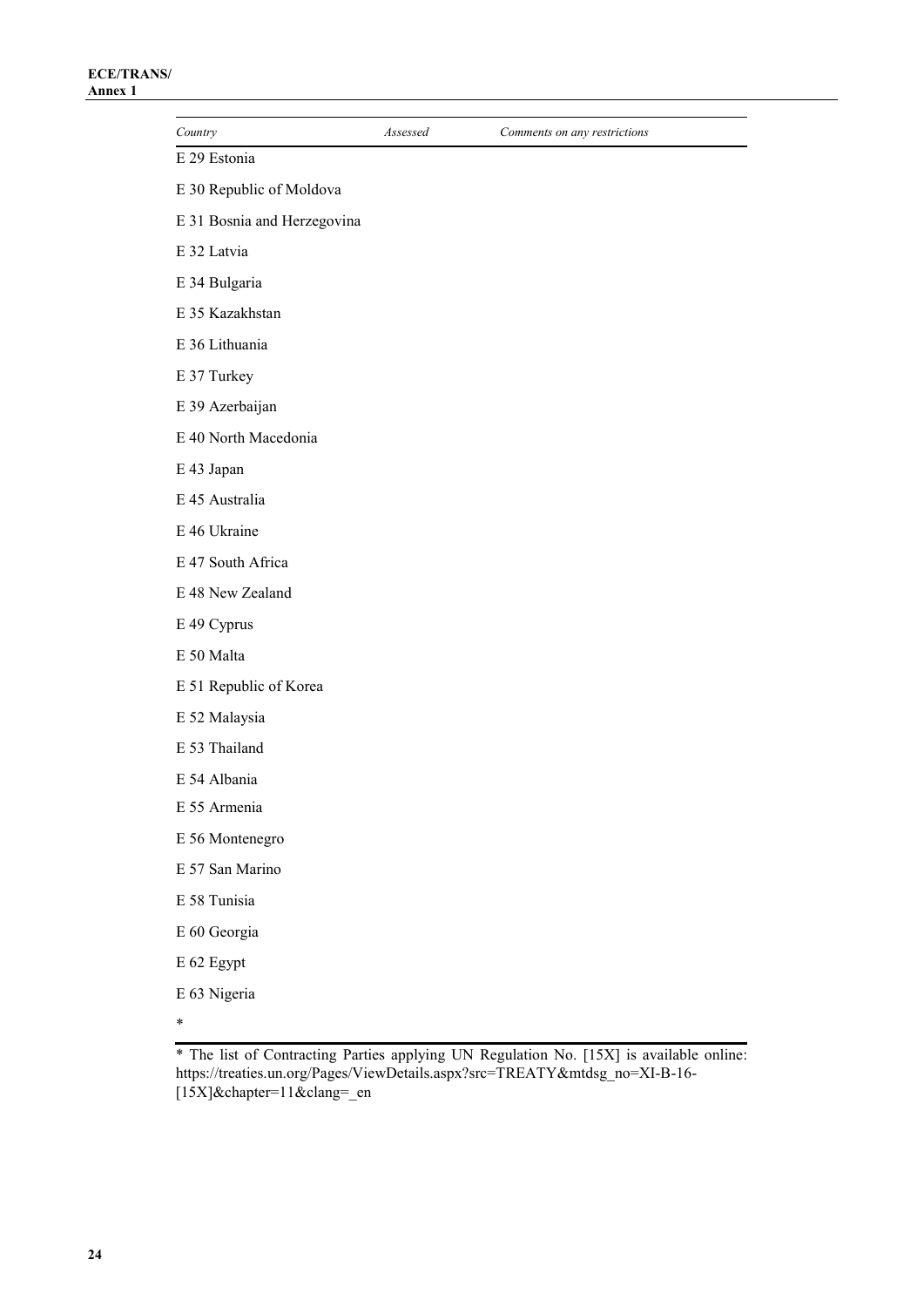### **Arrangements of approval marks**

#### **Model A**

(See paragraph 4.4. of this Regulation)



The above approval mark affixed to a vehicle shows that the vehicle type concerned has, with regard to ALKS, been approved in the Netherlands (E 4) pursuant to UN Regulation No. [15X] under approval No. 002439. The approval number indicates that the approval was granted in accordance with the requirements of UN Regulation No. [15X].

#### **Model B**

(See paragraph 4.5. of this Regulation)



The above approval mark affixed to a vehicle shows that the vehicle type concerned has been approved in the Netherlands (E 4) pursuant to Regulations Nos. [15X] and 31. [1](#page-24-0) The approval numbers indicate that, at the dates when the respective approvals were given, UN Regulation No. [15X] was in its original form and UN Regulation No. 31 included the 02 series of amendments.

<span id="page-24-0"></span> $<sup>1</sup>$  The second number is given merely as an example.</sup>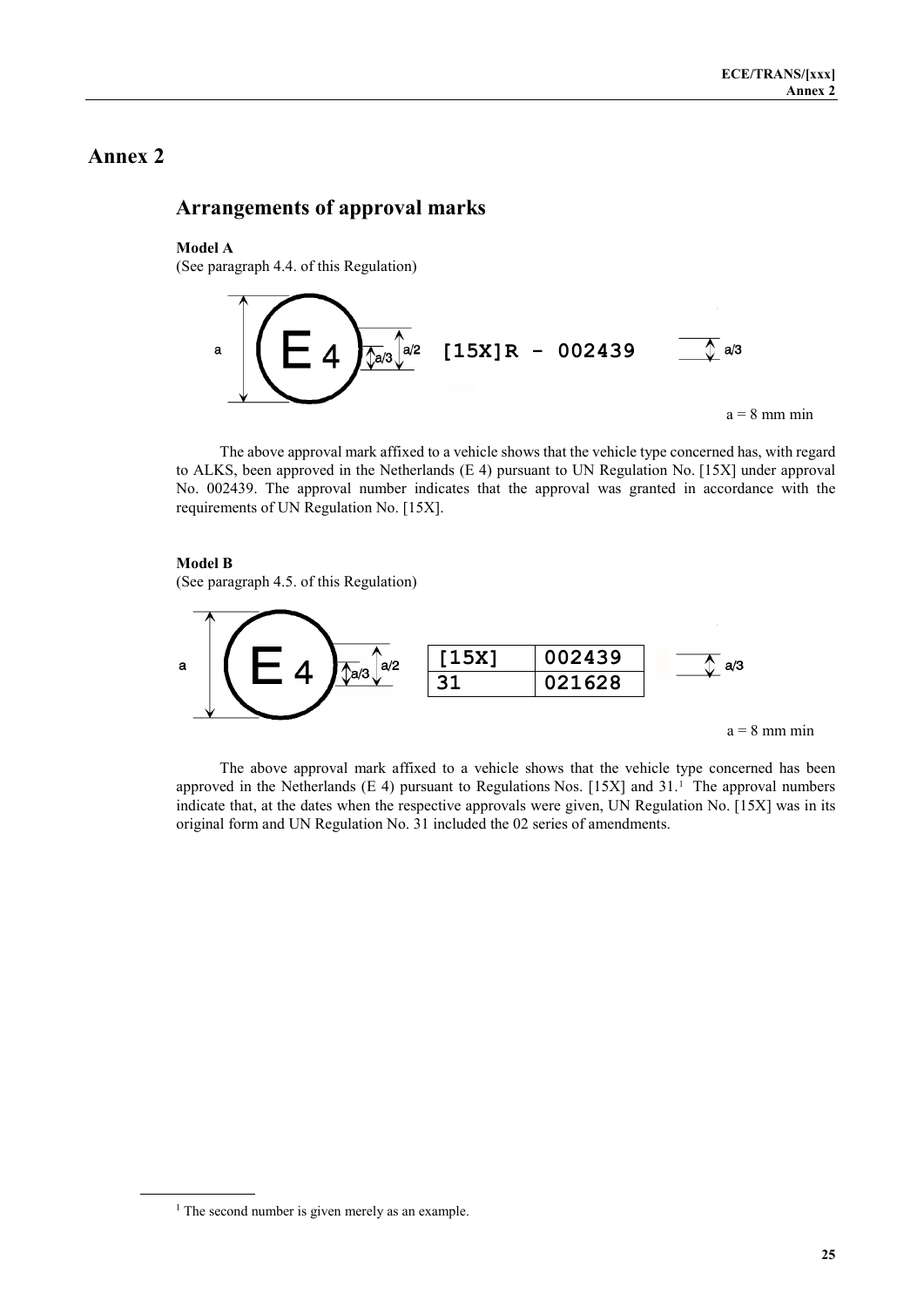# **System information data**

|                     | The following data shall be provided, together with the documentation package    |
|---------------------|----------------------------------------------------------------------------------|
|                     | required in Annex 3.2.1. of this UN Regulation, to the Technical Service at the  |
|                     | time of type approval.                                                           |
| $\ddagger \ddagger$ | A list of types of situations in which the vehicle may generate a transition     |
|                     | demand to the driver.                                                            |
| 1.2.                | Information about how the system detects that the driver is available to take    |
|                     | over the control. <sup>1</sup>                                                   |
| 1.3.                | The means to monitor the driving environment.                                    |
| 1.4.                | The means to activate, override or deactivate the system including the strategy  |
|                     | how the system is protected against unintentional deactivation, the threshold    |
|                     | values for a steering override and how the system assesses that the driver has   |
|                     | directed his gaze to the driving task.                                           |
| 1.5 <sup>2</sup>    | Information about how the software version(s) and the failure warning signal     |
|                     | status can be readable in a standardized way via the use of an electronic        |
|                     | communication interface, at least be the standard interface (OBD port).          |
| $\overline{1.6}$ .  | Description of the types of severe vehicle failures and severe ALKS failures     |
|                     | that will lead the ALKS to initiate a MRM immediately.                           |
| 1.7.                | For driving situations not covered by the tests of Annex 5, the safe operation   |
|                     | of the system shall be demonstrated by the vehicle manufacturer on the base      |
|                     | of Annex 4 of this Regulation.                                                   |
| 4.8.                | <b>Installation</b>                                                              |
|                     | The manufacturer shall provide information regarding the installation options    |
|                     | that will be employed for the individual components that comprise the sensing    |
|                     | system. These options shall include, but are not limited to, the location of the |
|                     | component in/on the vehicle, the material(s) surrounding the component, the      |
|                     | dimensioning and geometry of the material surrounding the component, and         |
|                     | the surface finish of the materials surrounding the component, once installed    |
|                     | in the vehicle. The information shall also include installation specifications   |
|                     | that are critical to the system's performance, e.g. tolerances on installation   |
|                     | angle.                                                                           |
|                     | Changes to the individual components of the sensing system, or the installation  |
|                     | options, shall be notified to the Type Approval Authority and be subject to      |
|                     | further assessment.                                                              |
| 1.9.                | The system behaviour during a MRM.                                               |
| 1.10                | The system behaviour during an EM.                                               |

<span id="page-25-1"></span><span id="page-25-0"></span><sup>&</sup>lt;sup>1</sup> Could also be part of Annex 4.  $^2$ Reference with regard to RxSWIN will be added when relevant UN Regulation is adopted.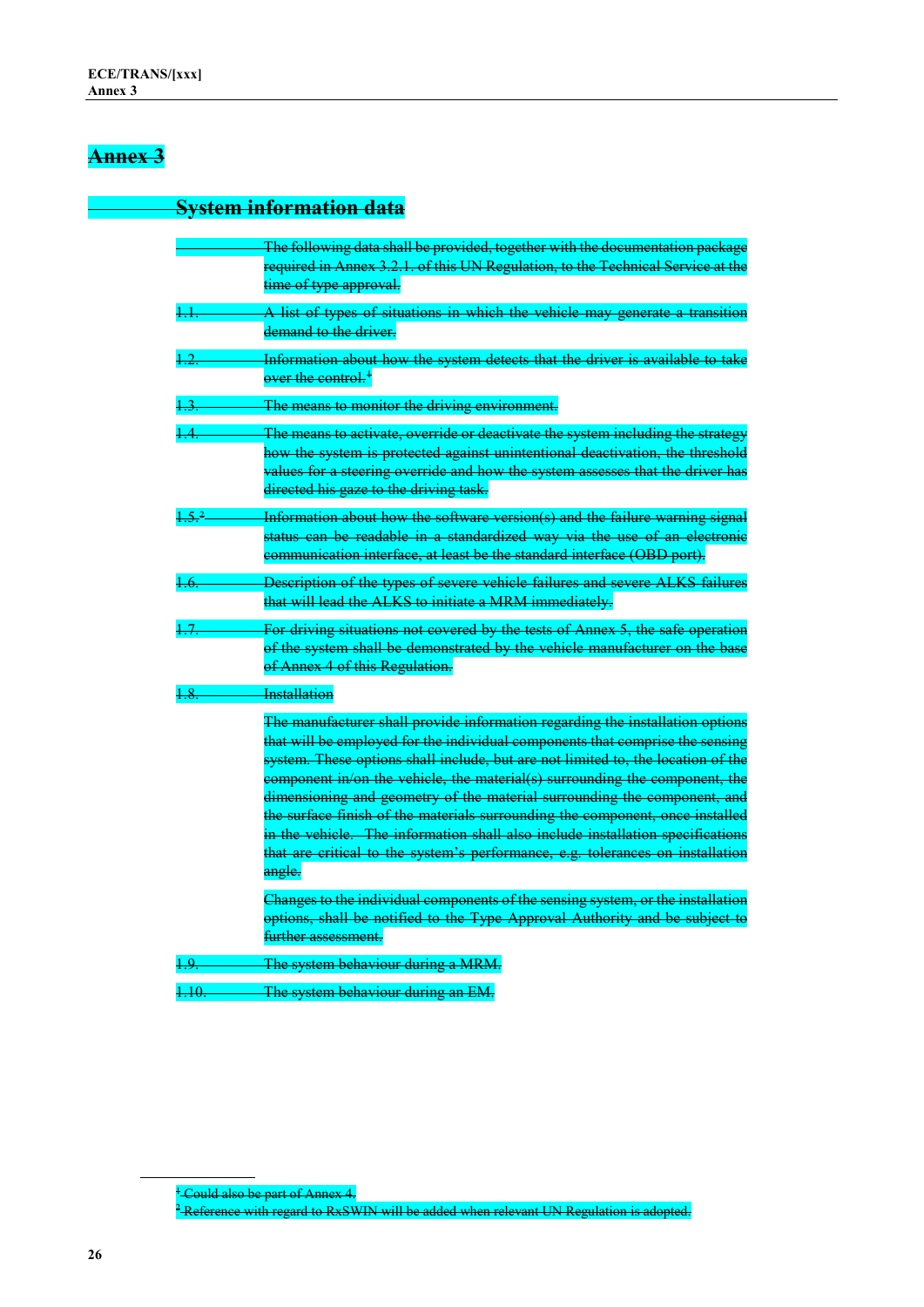*Currently removed, - subject of IWG VMAD*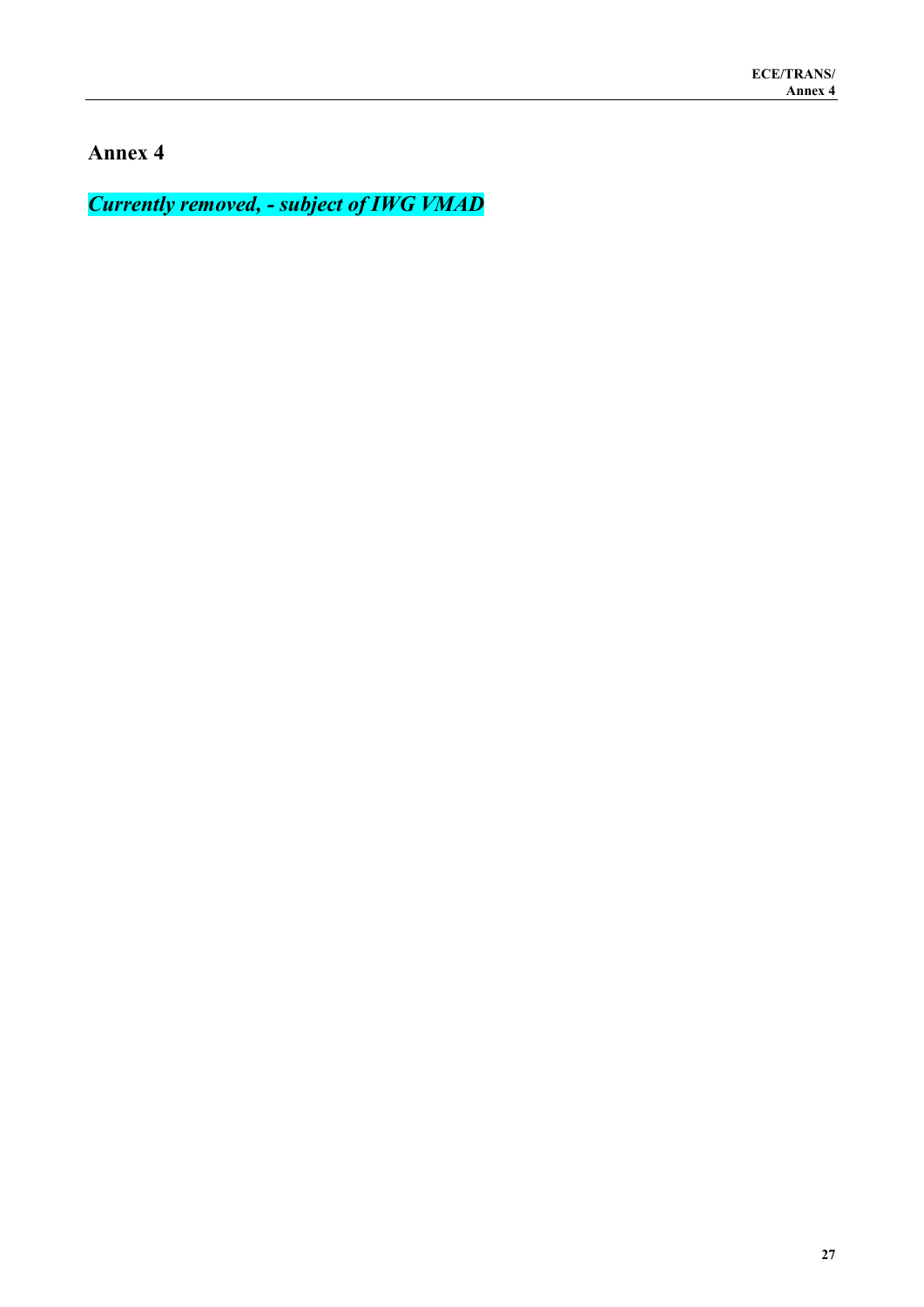# **Test Specifications for ALKS**

### **1. Introduction**

This annex defines tests with the purpose to verify the technical requirements on ALKS.

Until such time that specific test provisions have been agreed, the Technical Service shall ensure that the ALKS is subject to at least the tests outlined in Annex 5. The specific test parameters for each test shall be selected by the Technical Service and shall be recorded in the test report in such a manner that allows traceability and repeatability of the test setup.

Pass- and Fail-Criteria for tests are derived solely from the technical requirements in paragraphs 5 to 7 of the Regulation. These requirements are worded in a way that they allow the derivation of pass-fail-criteria not only for a given set of test parameters, but for any combination of parameters in which the system is designed to work (e.g. operating speed range, operating lateral acceleration range, curvature range as contained in the system boundaries).

The test specifications in this document are meant to be a minimum set of tests, the technical service authorities may perform any other test within the system boundaries and may then compare the measured results against the requirements (concrete: expected test outcome).

### **2. Definitions**

For the purposes of this Annex,

- 2.1. *"Time to Collision"* (TTC) means the value of time obtained by dividing the longitudinal distance (in the direction of travel of the subject vehicle) between the subject vehicle and the target by the longitudinal relative speed of the subject vehicle and the target, at any instant in time
- 2.2. *"Offset"* means the distance between the vehicle's and the respective target's longitudinal median plane in driving direction, measured on the ground, normalized by the half the vehicle width excluding devices for indirect vision and corrected by adding 50 %.
- 2.3. *"Pedestrian Target"* means a soft target that represents a pedestrian.
- 2.4. *"Vehicle Passenger car Target"* means a target that represents a **passenger car** vehicle (passenger car).
- 2.5. *"Powered Two-Wheeler Target (PTW)"* means a combination of a motorcycle and motorcyclist, a test device according to ISO [CD] 19206-5. The reference point for the location of the motorcycle shall be the most backward point on the centreline of the motorcycle.

# **3. General Principles**

- 3.1. Test conditions
- 3.1.1. The tests shall be performed under conditions (e.g. environmental, road geometry) that allow the activation of the ALKS.
- 3.1.2. If system modifications are required in order to allow testing, e.g. road type assessment criteria or road type information (map data), it shall be ensured that these modifications don't have an effect on the test results. These modifications shall in principle be documented and annexed to the test report.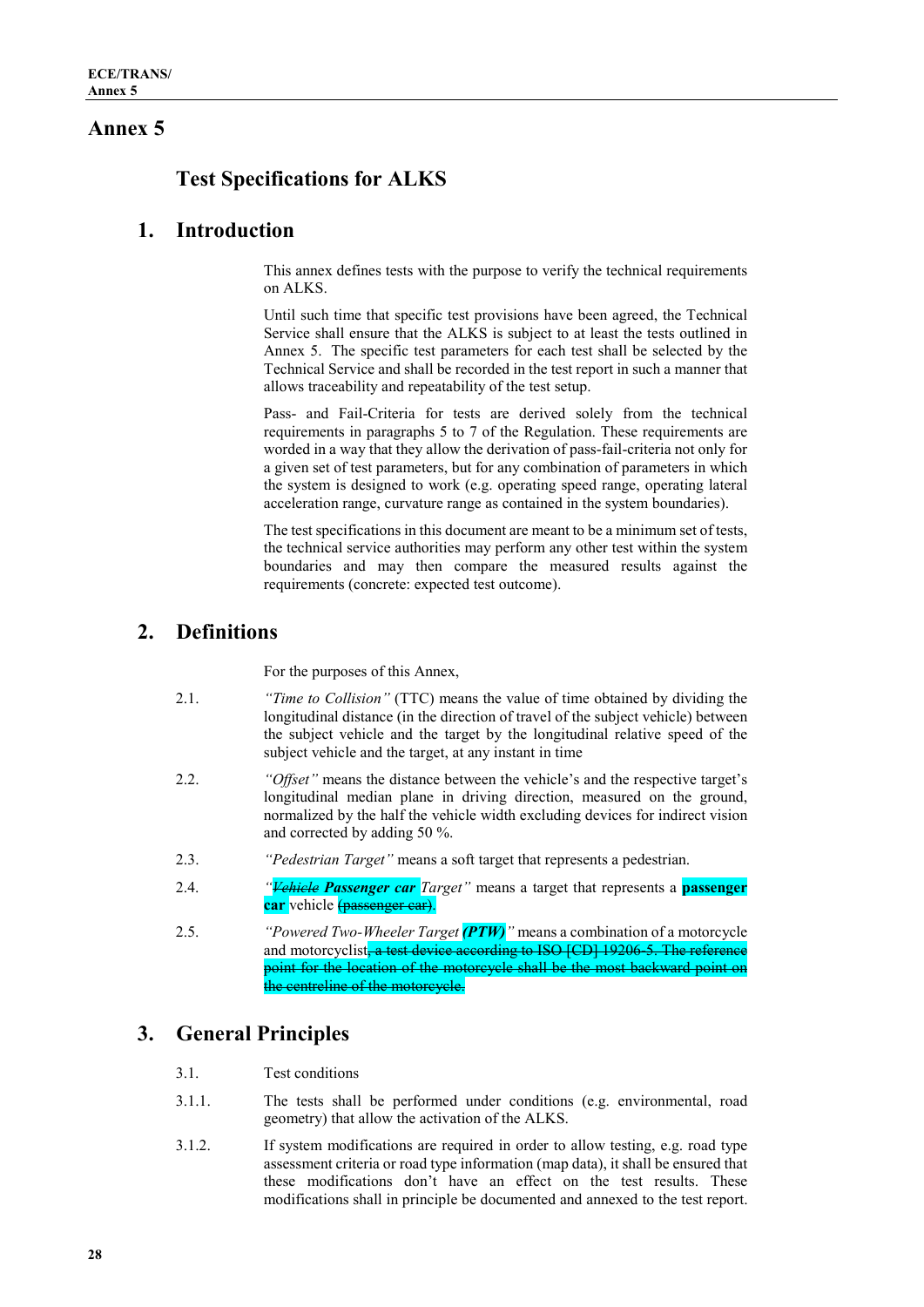The description and the evidence of influence (if any) of these modifications shall be documented and annexed to the test report.

- 3.1.3. The test surface shall afford at least the adhesion required by the scenario in order to achieve the expected test result.
- 3.1.4. Test Targets
- 3.1.4.1. The target used for the vehicle detection tests shall be a regular high volume series production vehicle of Category M or N or alternatively a  $\frac{3-D}{5}$  "soft" target" representative of a vehicle in terms of its identification characteristics applicable to the sensor system of the ALKS under test according to ISO 19206-3:2018. The reference point for the location of the vehicle shall be the most rearward point on the centreline of the vehicle.
- 3.1.4.2. The target used for the Powered-Two-wheeler tests shall be a combination of a motorcycle and motorcyclist, a test device according to ISO [CD] 19206-  $5:20$ [xx] or a series production two-wheeled motorcycle of Category L3. The reference point for the location of the motorcycle shall be the most backward point on the centreline of the motorcycle
- 3.1.4.3. The target used for the pedestrian detection tests shall be an adult "articulated soft target" and be representative of the human attributes applicable to the sensor system of the AEBS under test according to ISO 19206-2:2018.
- 3.1.4.4. Details that enable the target(s) to be specifically identified and reproduced shall be recorded in the vehicle type approval documentation.
- 3.2. Test parameter variation

The manufacturer shall declare the system boundaries to the Technical Service. The Technical Service shall define different combinations of test parameters (e.g. present speed of the ALKS vehicle, type and offset of target, curvature of lane) which cover the following conditions for each test scenario as specified in the Appendix of this Annex.

A collision is avoided by regular manoeuvre,

A collision is avoided by emergency manoeuvre.

- A collision cannot be avoided but emergency manoeuvre is executed.

**in order to cover scenarios in which a collision shall be avoided by the system as well as those in which a collision is not expected to be avoided, where applicable.**

If this is deemed justified, the Technical Service may test additionally any other combination of parameters.

If a collision cannot be avoided for some test parameters, the manufacturer shall demonstrate either by documentation or, if possible, by verification/testing that the system doesn't unreasonably switch its control strategy.

**4. Test scenarios to assess the performance of the system with regard to the dynamic driving task**

4.1. Lane Keeping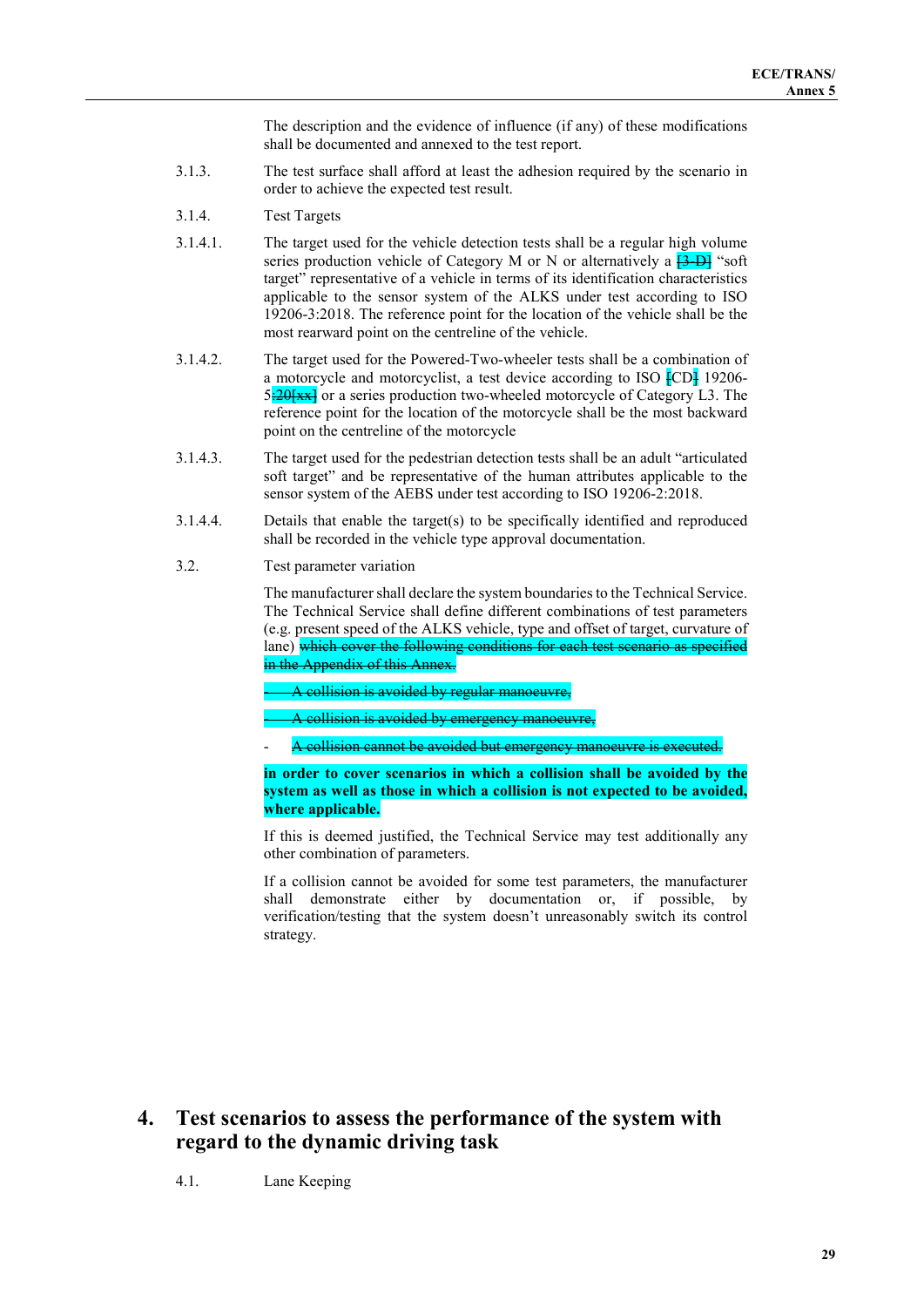- 4.1.1. The test shall demonstrate that the ALKS does not leave its lane and maintains a stable position inside its ego lane across the speed range and different curvatures within its system boundaries. $\frac{1}{2}$  $\frac{1}{2}$  $\frac{1}{2}$
- 4.1.2. The test shall be executed at least:
	- With a minimum test duration of 5 minutes.
	- **- With a passenger car target as well as a PTW target as the lead vehicle / other vehicle - With a lead vehicle swerving in the lane**
	- **- With another vehicle driving close beside in the adjacent lane**
- 4.2. Avoid a collision with a road user or object blocking the lane
- 4.2.1. The test shall demonstrate that the ALKS avoids a collision with a stationary vehicle, road user or fully or partially blocked lane up to the maximum specified speed of the system.
- 4.2.2. This test shall be executed at least

- With a stationary vehicle **passenger car** target

- With a stationary powered two-wheeler target
- With a stationary adult pedestrian target
- With an adult pedestrian target crossing the lane with a speed of 5 km/h
- With a target representing a blocked lane

#### **- With a target partially within the lane**

- With multiple consecutive obstacles blocking the lane (e.g. in the following order: ego-vehicle -motorcycle - car)
- On a curved section of road
- 4.3. Following a lead vehicle
- 4.3.1. The test shall demonstrate that the ALKS is able to maintain and restore the required safety distance to a vehicle in front and is able to avoid a collision with a lead vehicle which decelerates up to its maximum deceleration.
- 4.3.2. This test shall be executed at least:
	- Across the entire speed range of the ALKS

**- For a passenger car target as well as a PTW target as lead vehicle, provided standardized PTW targets suitable to safely perform the test are available**

- For constant and varying lead vehicle velocities (e.g. following a realistic speed profile from existing driving database)
- For straight and curved sections of road

### **- For different lateral positions of lead vehicle in the lane**

- With a deceleration of the lead vehicle of at least  $6m/s^2$  mean fully developed deceleration until standstill.
- 4.4. Lane change of another vehicle into lane
- 4.4.1. The test shall demonstrate that the ALKS is capable of avoiding a collision with a vehicle cutting into the lane of the ALKS vehicle up to a certain criticality of the cut-in manoeuvre.

<span id="page-29-0"></span><sup>1</sup> *Add a criteria that vehicle is stable in the lane if another vehicle beside is very close to the lane marking*.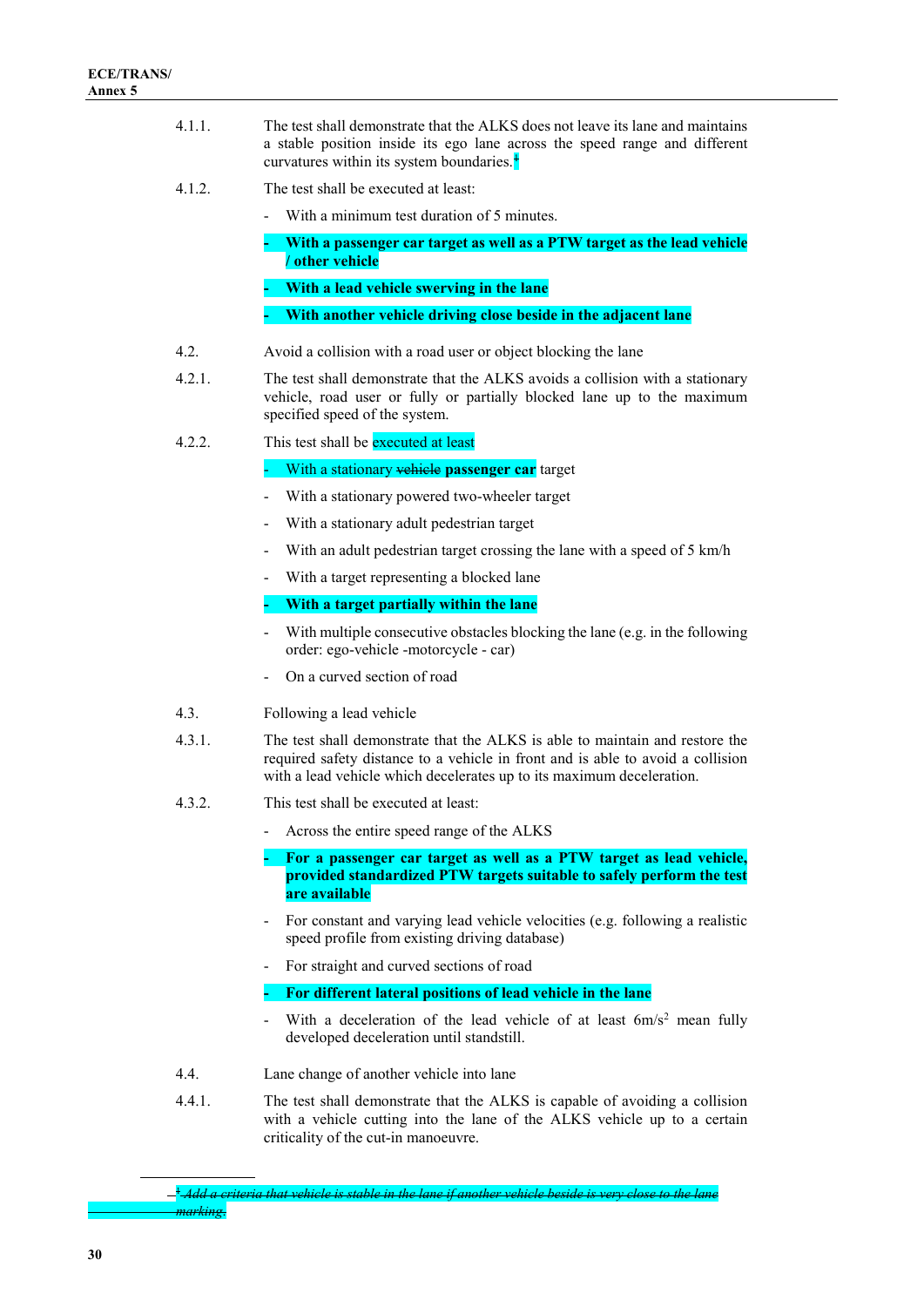| 4.4.2. | The criticality of the cut-in manoeuvre shall be determined according to TTC,  |
|--------|--------------------------------------------------------------------------------|
|        | longitudinal distance between rear-most point of the cutting in vehicle and    |
|        | front-most point of the ALKS vehicle, the lateral velocity of the cutting-in   |
|        | vehicle and the longitudinal movement of the cutting-in vehicle, as defined in |
|        | paragraph 5.2.5. of this Regulation.                                           |

- 4.4.3. This test shall be executed taking into consideration at least the following conditions:
	- For different TTC, distance and relative velocity values of the cut-in manoeuvre**, covering types of cut-in scenarios in which a collision can be avoided and those in which a collision cannot be avoided**
	- For cutting-in vehicles travelling at constant longitudinal speed, accelerating and decelerating
	- For different lateral velocities, lateral accelerations of the cut-in vehicle
	- **- For passenger car as well as PTW targets as the cutting-in vehicle, provided standardized PTW targets suitable to safely perform the test are available**
- 4.5. Stationary obstacle after lane change of the lead vehicle
- 4.5.1. The test shall demonstrate that the ALKS is capable of avoiding a collision with a stationary vehicle, road user or blocked lane that becomes visible after a preceding vehicle avoided a collision by an evasive manoeuvre.
- 4.5.2. The test shall be executed at least:
	- With a stationary **vehicle passenger car** target centred in lane
	- With a powered two-wheeler target centred in lane
	- With a stationary adult pedestrian target centred in lane
	- With a target representing a blocked lane centred in lane
	- **- With multiple consecutive obstacles blocking the lane (e.g. in the following order: ego-vehicle – lane change vehicle – motorcycle – car)**

| 4.6.   | <b>Field of View test</b>                                                                                                                                                                                                                                                           |
|--------|-------------------------------------------------------------------------------------------------------------------------------------------------------------------------------------------------------------------------------------------------------------------------------------|
| 4.6.1. | The test shall demonstrate that the ALKS is capable of detecting another<br>road user within the forward detection area up to the declared forward<br>detection range and a vehicle beside within the lateral detection area up<br>to at least the full width of the adjacent lane. |
| 4.6.2. | The test for the forward detection range shall be executed at least:                                                                                                                                                                                                                |
|        | When approaching a motorcycle target positioned at the outer edge of<br>each adjacent lane                                                                                                                                                                                          |
|        | When approaching a stationary pedestrian target positioned at the<br>outer edge of each adjacent lane                                                                                                                                                                               |
|        | When approaching a stationary motorcycle target positioned within<br>the ego lane                                                                                                                                                                                                   |
|        | When approaching a stationary pedestrian target positioned within<br>the ego lane                                                                                                                                                                                                   |
| 4.6.3. | The test for the lateral detection range shall be executed at least:                                                                                                                                                                                                                |
|        | With a motorcycle target approaching the ALKS vehicle from the left<br>adjacent lane                                                                                                                                                                                                |
|        | With a motorcycle target approaching the ALKS vehicle from the<br>right adjacent lane                                                                                                                                                                                               |
| 4.6.4. | The motorcycle target used for the field of view tests shall be either a<br>Powered Two-Wheeler Target or a type approved high volume series                                                                                                                                        |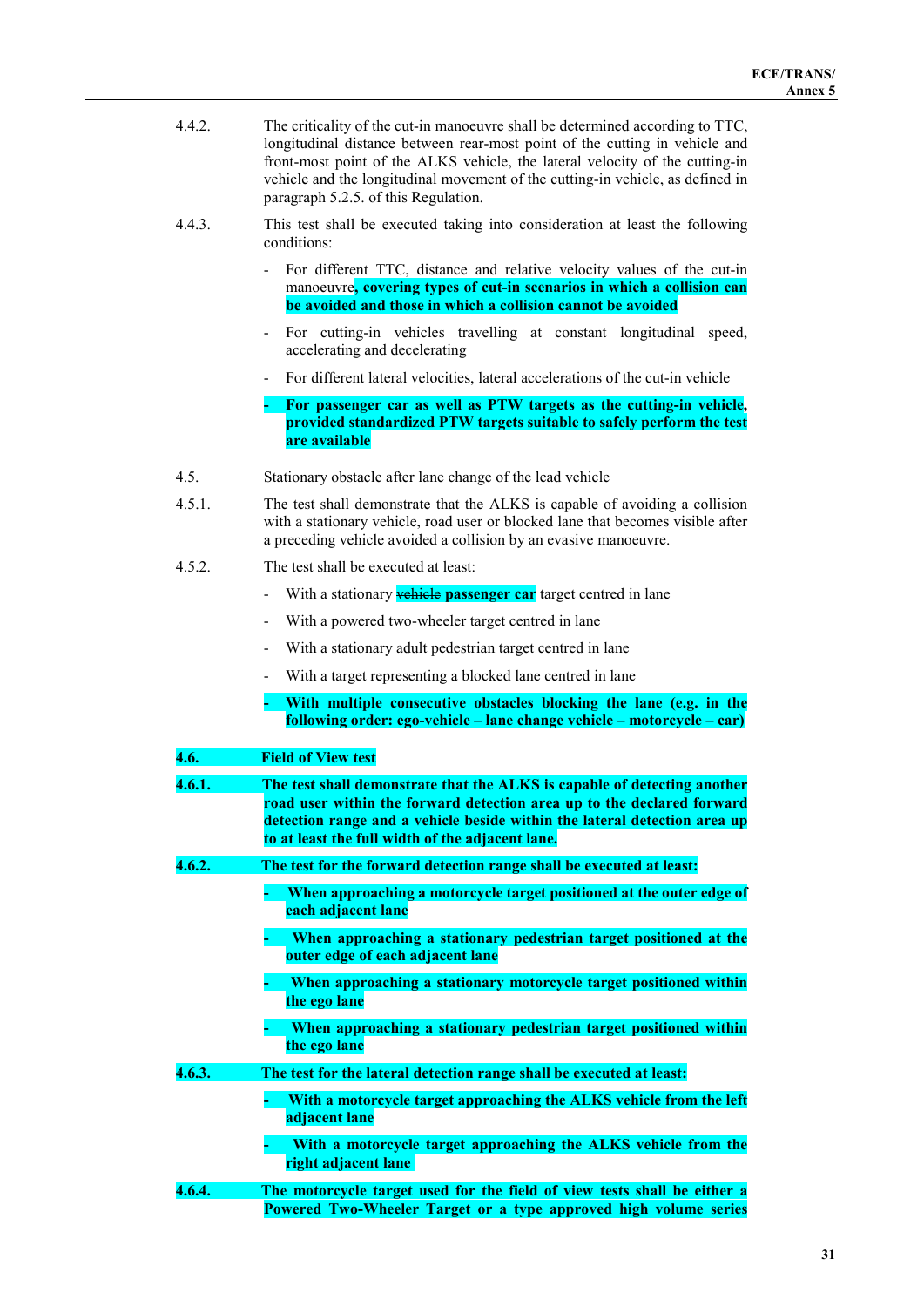**production motorcycle of category L3 with an engine capacity not exceeding 600 cm3 .**

# **5. Additional verification**

| 5.I.     | The Technical Service shall assess the detection areas of the ALKS to the side<br>and to the front according to paragraphs 7.1.2. and 7.1.1. of this Regulation. |
|----------|------------------------------------------------------------------------------------------------------------------------------------------------------------------|
| 5.2.     | Compliance with the following provisions shall be demonstrated by the<br>manufacturer and assessed by the Technical Service at the time of type<br>approval:     |
|          | Test/Check                                                                                                                                                       |
| 6.2.2.   | Off mode after new engine start/run                                                                                                                              |
| 6.2.3    | System can only be activated if                                                                                                                                  |
|          | - The driver is in driver seat & belt is fastened                                                                                                                |
|          | - The driver is available                                                                                                                                        |
|          | - No failures                                                                                                                                                    |
|          | - DSSAD operational                                                                                                                                              |
|          | - Conditions are within system limits                                                                                                                            |
| 6.2.1    | Means of deactivating                                                                                                                                            |
| 6.2.4    | Dedicated means to activate and deactivate                                                                                                                       |
| 6.2.5    | protected against unintentional action                                                                                                                           |
| 6.2.6    | Steering                                                                                                                                                         |
|          | Holding wheel and brake/accelerate                                                                                                                               |
|          | Driver holds steering wheel in response to transition and MRM                                                                                                    |
|          | After deactivation                                                                                                                                               |
| 6.3      | Means to override the system                                                                                                                                     |
|          | Steering control                                                                                                                                                 |
|          | Braking input higher than system                                                                                                                                 |
|          | Accelerating to speed within system limits                                                                                                                       |
| 6.1.3.1. | Criteria for deeming driver available                                                                                                                            |
| 5.1.3    | Driver support systems active                                                                                                                                    |
| 6.3.1.1. | Driver attentiveness                                                                                                                                             |
| 5.5      | System behaviour during a Minimal Risk Manoeuvre                                                                                                                 |
|          | Driver take over                                                                                                                                                 |
|          | Standstill (harzard lights)                                                                                                                                      |
|          | Re-activation disabled if reached standstill                                                                                                                     |
| 5.1.4    | Transition demand & behaviour/escalation                                                                                                                         |
| 5.1.5    | Driver resumes control                                                                                                                                           |
| 5.4      | Without driver response (MRM)                                                                                                                                    |
|          | Planned transition                                                                                                                                               |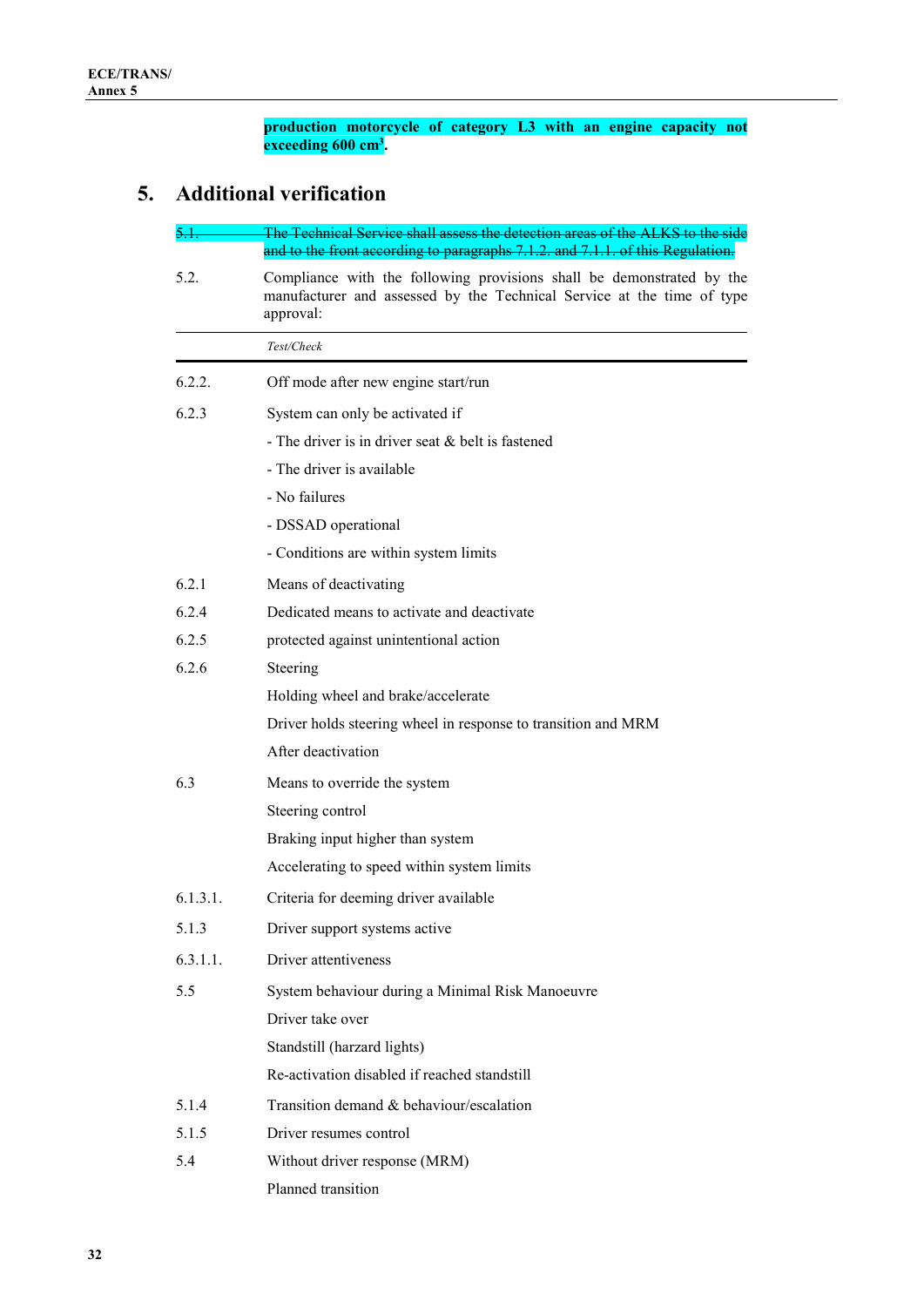|       | Test/Check                               |
|-------|------------------------------------------|
|       | Unplanned transition                     |
| 6.1.2 | Transition demand during operation       |
| 6.1.3 | Exceed system parameters                 |
| 5.4.  | Failure                                  |
|       | Detectable collision                     |
|       | Driver not present                       |
| 5.3   | System behaviour for Emergency Manoeuvre |
|       | Resulting in standstill                  |
|       | Not resulting in standstill              |
| 7.1   | System detection areas                   |
| 7.1.1 | Front                                    |
| 7.1.2 | Sides                                    |
| 7.1.3 | Visibility                               |

5.3. Additional other test cases may be assessed if it is deemed justified by the Technical Service. Some of the cases may include:

- Y-split of highway lanes
- Vehicles entering or exiting the highway
- Partially blocked ego lane, tunnel
- Traffic lights
- Emergency vehicles
- Construction zones
- Faded/erased/hidden lane markings
- Emergency/Service personnel directing traffic
- Change in road characteristics (no longer divided, pedestrians permitted, roundabout, intersection)
- Normal traffic flow resumed (i.e. all vehicles moving > 60km/h)
- 5.4. Real-world test

The Technical Service shall conduct, or shall witness, an assessment of the system, in a fault-free condition, in the presence of traffic (a 'real-world' test). The purpose of this test is to support the Technical Service in understanding the functionality of the system in its operating environment and to complement the assessment of the documentation provided under Annex 4.

Together, the assessment of Annex 4 and the real-world test shall enable the Technical Service to identify areas of system performance that may require further assessment, either through testing or further review of Annex 4.

During the real-world assessment, the Technical Service shall assess at least:

- 1) Prevention of activation when the system is outside of its technical boundaries/requirements for ALKS
- 2) No violation of traffic rules
- 3) Response to a planned event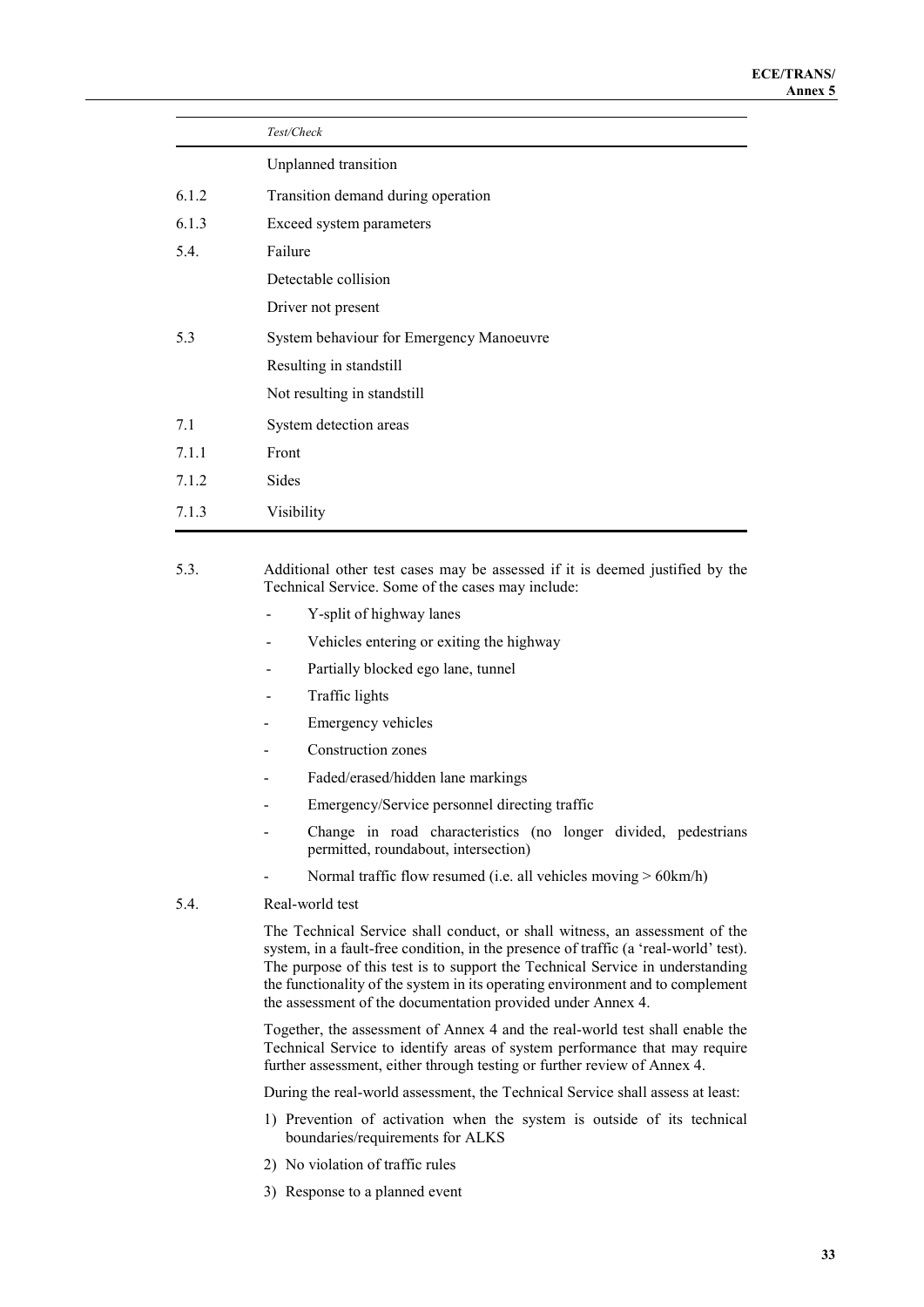- 4) Response to an unplanned event
- 5) Detection of the presence of other road users within the frontal and lateral detection ranges
- 6) Vehicle behaviour in response to other road users (following distance, cutin scenario, cut-out scenario etc).
- 7) System override

The location and selection of the test route, time-of-day and environmental conditions shall be determined by the Technical Service.

The test drive shall be recorded and the test vehicle instrumented with nonperturbing equipment. The Technical Service may log, or request logs of any data channels used or generated by the system as deemed necessary for posttest evaluation.

It is recommended that the real-world test is undertaken once the system has passed all of the other tests outlined in this Annex and upon completion of a risk assessment by the Technical Service.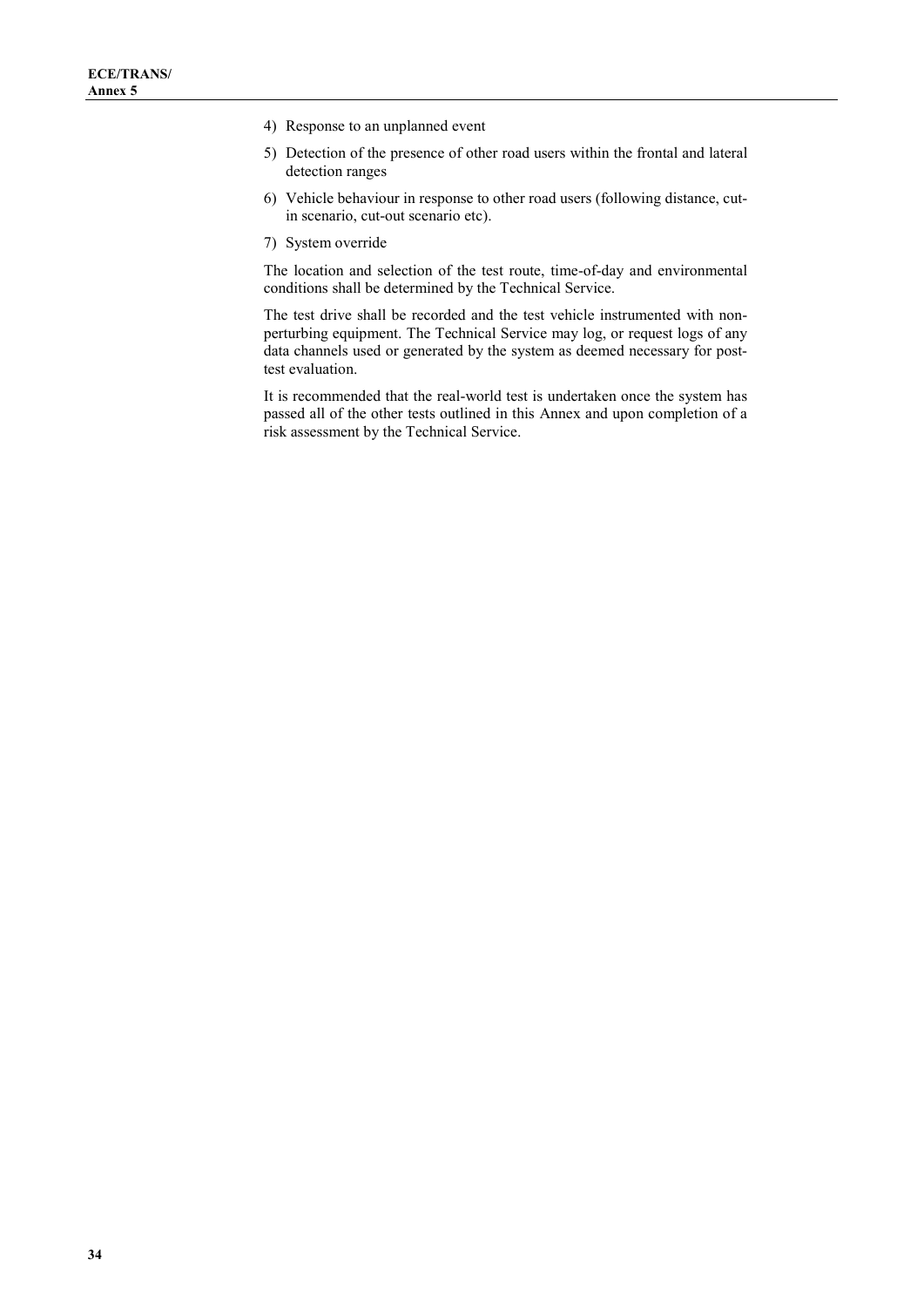# **Annex 5 - Appendix**

| Para                                                          | <b>Description</b>                                        | No Object       | Passenger Car           |                         | Powered Two Wheeler |                |                | Pedestrian       |                |                | <b>Obstacle</b> |                         |                |            |
|---------------------------------------------------------------|-----------------------------------------------------------|-----------------|-------------------------|-------------------------|---------------------|----------------|----------------|------------------|----------------|----------------|-----------------|-------------------------|----------------|------------|
|                                                               |                                                           | $\overline{RM}$ | $R\overline{M}$         | <b>EM</b>               | $\overline{MAS}$    | RM             | EM <sub></sub> | $\overline{MAS}$ | RM             | EM <sub></sub> | NAS             | $R_{\rm{H}}$            | EM <sub></sub> | <b>NAS</b> |
| <b>4.1 Lane Keeping</b>                                       |                                                           |                 |                         |                         |                     |                |                |                  |                |                |                 |                         |                |            |
|                                                               | Lane Keeping and stability                                | X               |                         |                         |                     |                |                |                  |                |                |                 |                         |                |            |
|                                                               | Parallel vehicle drifting towards ego vehicle             |                 | X                       |                         |                     | X              |                |                  |                |                |                 |                         |                |            |
| 4.2 Avoid a collision with a road user or object blocking the |                                                           |                 |                         |                         |                     |                |                |                  |                |                |                 |                         |                |            |
| lane                                                          |                                                           |                 |                         |                         |                     |                |                |                  |                |                |                 |                         |                |            |
|                                                               | <b>Stationary vehicle</b>                                 |                 |                         |                         |                     | X              |                |                  |                |                |                 |                         |                |            |
|                                                               | <mark>Stationary adult pedestrian</mark>                  |                 |                         |                         |                     |                |                |                  | X              |                |                 |                         |                |            |
|                                                               | Adult pedestrian crossing the lane                        |                 |                         |                         |                     |                |                |                  | X              | $\overline{H}$ |                 |                         |                |            |
|                                                               | Object representing a blocked lane                        |                 |                         |                         |                     |                |                |                  |                |                |                 | X                       |                |            |
|                                                               | Object partially blocking the lane                        |                 |                         |                         |                     |                |                |                  |                |                |                 | $\overline{\mathbf{X}}$ |                |            |
|                                                               | Multiple obstacles in the lane                            |                 |                         |                         |                     | X              |                |                  |                |                |                 |                         |                |            |
| 4.3                                                           | <b>Following a lead vehicle</b>                           |                 |                         |                         |                     |                |                |                  |                |                |                 |                         |                |            |
|                                                               | <b>Following Distance Test</b>                            |                 | X                       | X                       |                     | X              | H              |                  |                |                |                 |                         |                |            |
|                                                               | [Following Stability Test (lateral offset)]               |                 | $\overline{\mathbf{x}}$ |                         |                     | H              |                |                  |                |                |                 |                         |                |            |
| 4.4                                                           | <b>Lane Change of another vehicle into the lane</b>       |                 |                         |                         |                     |                |                |                  |                |                |                 |                         |                |            |
|                                                               | <u> Sut in Tests with an accelerating cut in vehicle</u>  |                 | X                       |                         |                     | H              |                |                  |                |                |                 |                         |                |            |
|                                                               | <u> Cut in Tests with a constant speed cut in vehicle</u> |                 | $\overline{\mathbf{X}}$ | $\overline{\mathbf{X}}$ |                     | $H\rightarrow$ | H              |                  |                |                |                 |                         |                |            |
|                                                               | Cut in Tests with a decelerating cut in vehicle           |                 | $\overline{\mathbf{X}}$ | $\overline{\mathbf{X}}$ | X                   | H              | X              |                  |                |                |                 |                         |                |            |
| 4.5                                                           | <b>Stationary obstacle after lane change of the lead</b>  |                 |                         |                         |                     |                |                |                  |                |                |                 |                         |                |            |
|                                                               | vehiele                                                   |                 |                         |                         |                     |                |                |                  |                |                |                 |                         |                |            |
|                                                               | Cut out Tests                                             |                 | X                       | X                       |                     | X              | X              |                  | X              | X              |                 | X                       | X              |            |
| 4.6.                                                          | <b>Field of view</b>                                      |                 |                         |                         |                     |                |                |                  |                |                |                 |                         |                |            |
|                                                               | [Dynamic Field of View Tests (Forward)]                   |                 |                         |                         |                     | H              |                |                  | $\overline{H}$ |                |                 |                         |                |            |
|                                                               | [Dynamic Field of View Test (Lateral)]                    |                 |                         |                         |                     | H              |                |                  |                |                |                 |                         |                |            |